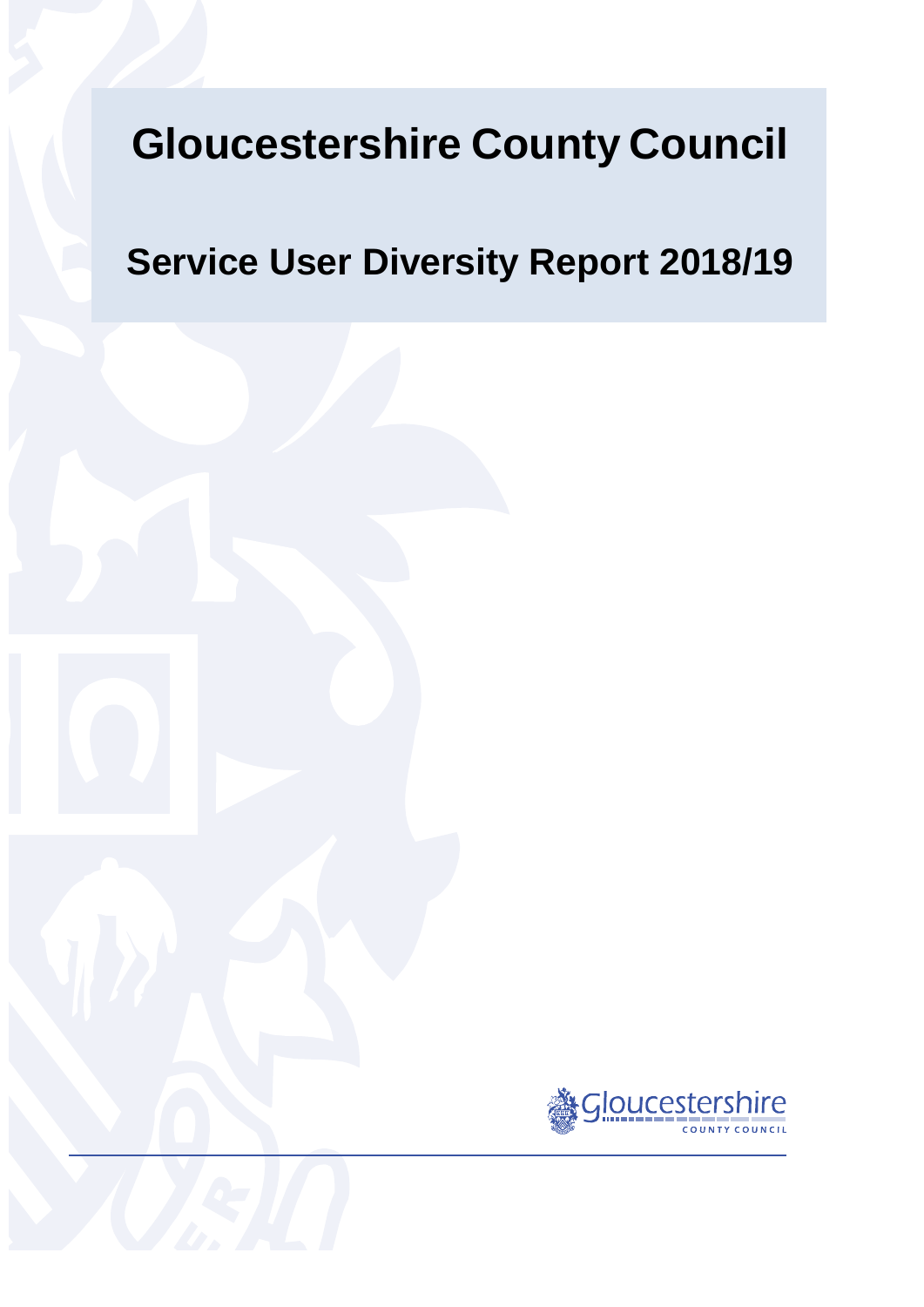# **Contents**

| How we collate equality monitoring data about service users and how we use equality monitoring |  |
|------------------------------------------------------------------------------------------------|--|
|                                                                                                |  |
|                                                                                                |  |
|                                                                                                |  |
|                                                                                                |  |
|                                                                                                |  |
|                                                                                                |  |
|                                                                                                |  |
|                                                                                                |  |
|                                                                                                |  |
|                                                                                                |  |
|                                                                                                |  |
|                                                                                                |  |
|                                                                                                |  |
|                                                                                                |  |
|                                                                                                |  |
|                                                                                                |  |
|                                                                                                |  |
|                                                                                                |  |
|                                                                                                |  |
|                                                                                                |  |
|                                                                                                |  |
|                                                                                                |  |
|                                                                                                |  |
|                                                                                                |  |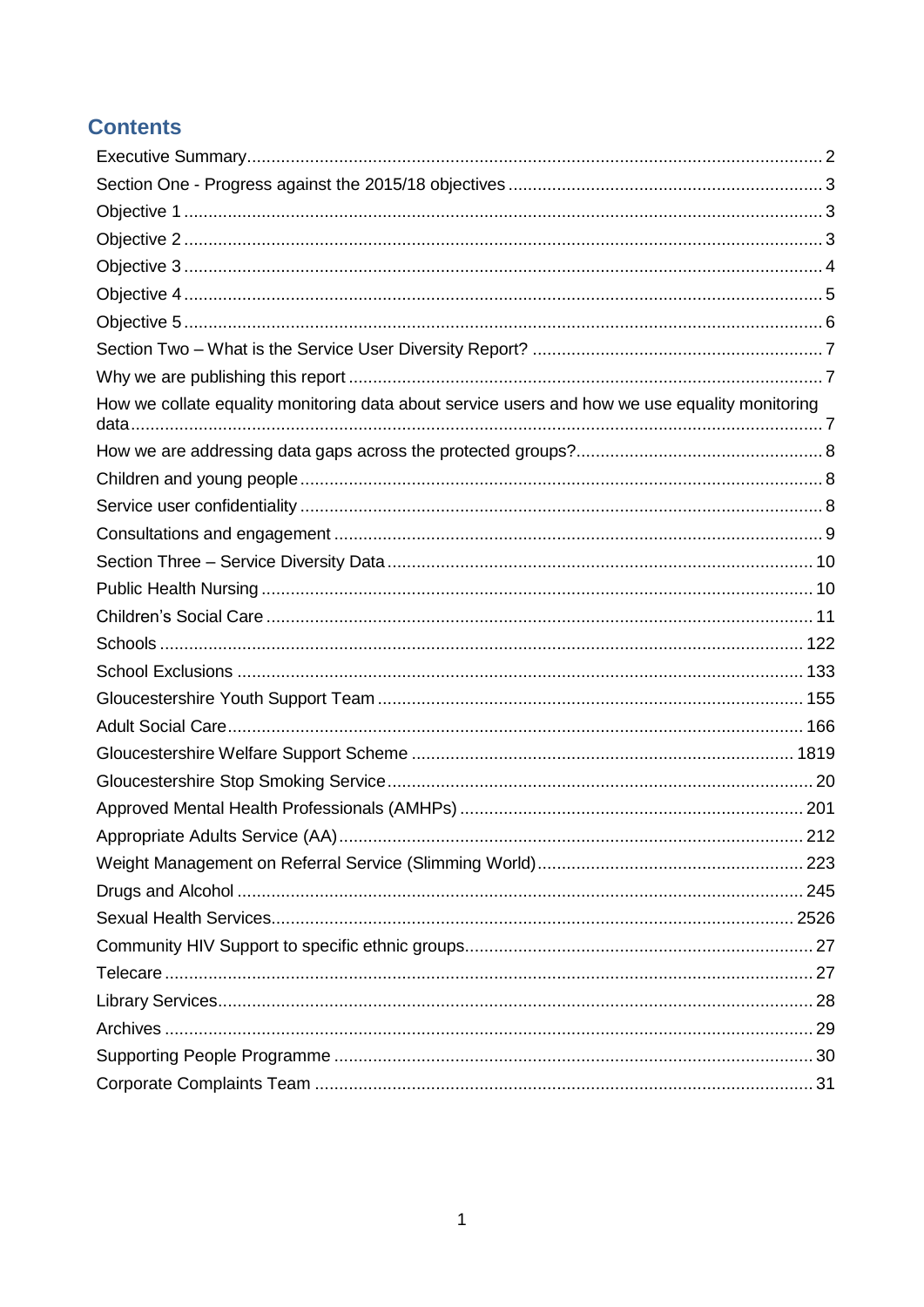# <span id="page-2-0"></span>**Executive Summary**

Our service user diversity report provides an annual overview of the diversity profile of individuals using our services. This diversity profile is reported by the protected characteristics of our service users and includes, age, sex, disability, race, religion and/or belief, sexual orientation, gender reassignment, pregnancy and maternity, civil partnership and marriage.

We continue to use service user diversity data, as well as national data, to inform our work. Our current equality objectives are aligned with the Council Strategy and Meeting the Challenge programme. These equality objectives will be in place for three years, from 2015 to 2018. We will update the objectives in 2019 to reflect the new Council Strategy "Looking to the Future".

| <b>Area</b>                          | 2015/18 Equality Objectives                                                                                                                                                                     | <b>Protected</b><br><b>Characteristic</b>             |
|--------------------------------------|-------------------------------------------------------------------------------------------------------------------------------------------------------------------------------------------------|-------------------------------------------------------|
| 1. Children and<br><b>Families</b>   | To provide a broad range of accessible<br>universal and targeted information and advice<br>supporting young people and families to make<br>choices to resolve their problems as they<br>emerge. | Principally disability<br>and age.                    |
| 2. Adults                            | To make employment a real option for<br>people with disabilities.                                                                                                                               | Principally disability<br>and age.                    |
| 3. Public Health                     | To increase numbers of pregnant women<br>accessing support to 'stop smoking' services.<br>To target HIV prevention to specific ethnic<br>groups.                                                | Principally sex,<br>pregnancy, maternity<br>and race. |
| 4. Communities<br>and Infrastructure | To ensure people are able to move around<br>our communities in safety and with as much<br>ease and convenience as possible.                                                                     | Principally age and<br>disability.                    |
| 5. All Services                      | To ensure that our services are accessible<br>to all users and that their experiences are<br>positive.                                                                                          | AII.                                                  |
| 6. Workforce                         | To continue to improve, review and monitor<br>the current make up of our workforce to better<br>serve the aims of the Council and the needs<br>of the community.                                | All                                                   |

All population figures are taken from the following sources:

- Age and Gender: [https://www.gloucestershire.gov.uk/inform/population/population](https://www.gloucestershire.gov.uk/inform/population/population-figures/county-and-district-data/)[figures/county-and-district-data/](https://www.gloucestershire.gov.uk/inform/population/population-figures/county-and-district-data/)
- Ethnicity: Census 2011 [Ethnic group by sex by age](https://www.nomisweb.co.uk/census/2011/dc2101ew)
- Long term health problems or disability: Census 2011 [Long term health problems or](https://www.nomisweb.co.uk/census/2011/lc3101ewls)  [disability by sex, age and disability](https://www.nomisweb.co.uk/census/2011/lc3101ewls) (day to day activities are limited)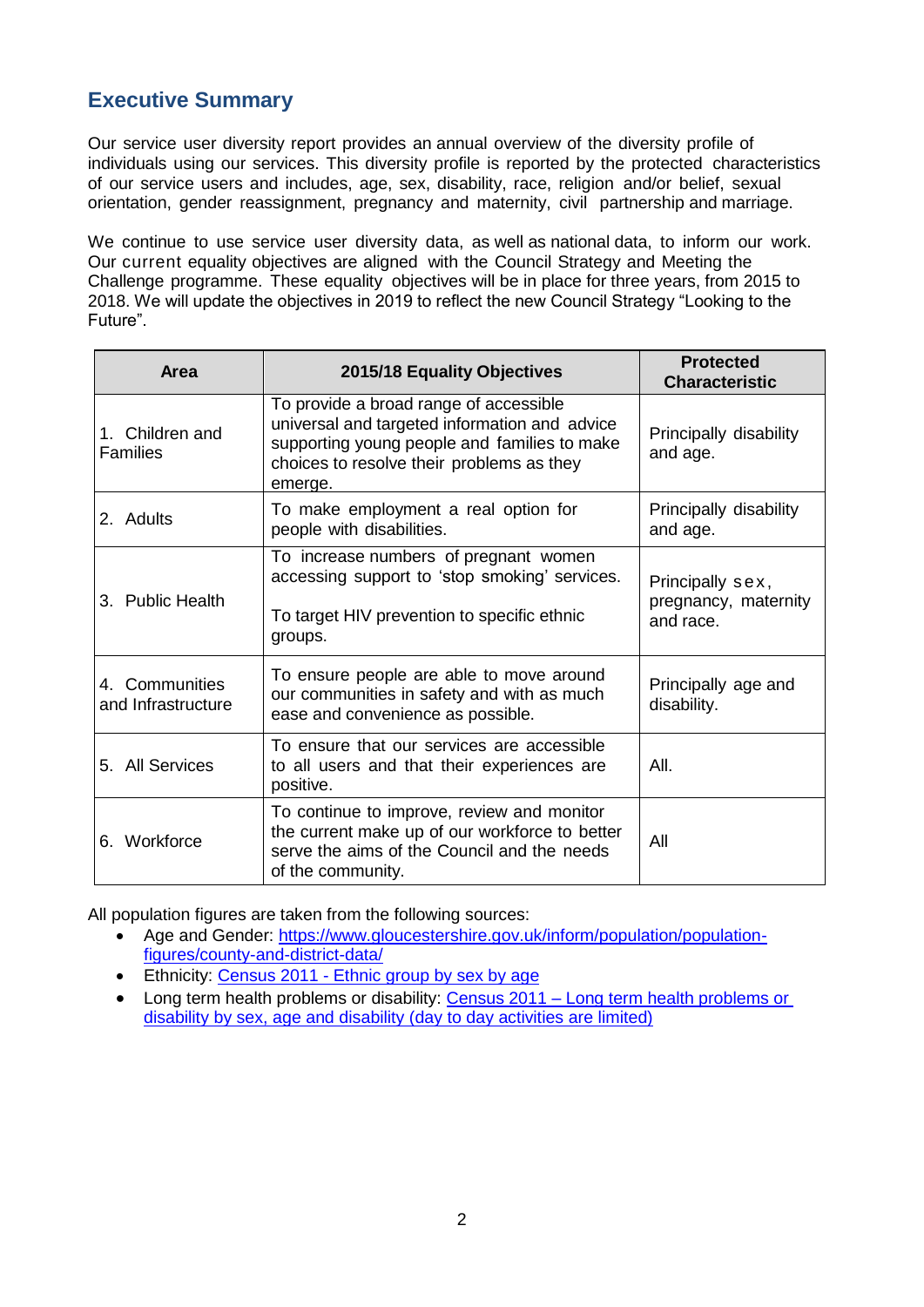# <span id="page-3-0"></span>**Section One - Progress against the 2015/18 objectives**

# <span id="page-3-1"></span>**Objective 1**

# **To provide a broad range of accessible universal and targeted information and advice supporting young people and families to make choices to resolve their problems as they emerge.**

Gloucestershire County Council provides a wide range of targeted advice and support services for young people and families to make choices to resolve their problems as they emerge. These include information advice provided through Public Health Nursing, the Youth Support Team, and the Sexual Health Service.

# **The Family Information Service (FIS) and glosfamilies directory**

The FIS and glosfamilies directory offers a wide range of information to support families, children and young people from 0-19 years of age (25 for young people with additional needs). This includes information on finding and choosing childcare, such as local day nurseries, playgroups, child-minders, children's centres, out of school clubs and holiday play schemes. They can also provide information on family support, tax credits, benefits, funding and much, much more.

Enquiries are welcome by phone, e-mail or letter and most are answered within one working day.

The respective websites [\(FIS](http://www.gloucestershire.gov.uk/health-and-social-care/children-young-people-and-families/family-information-service-fis/) and [glosfamilies directory\)](http://www.glosfamiliesdirectory.org.uk/kb5/gloucs/glosfamilies/home.page) can be accessed in a range of different languages and formats (including for users with a sensory impairment).



# <span id="page-3-2"></span>**Objective 2 To make employment a real option for people with disabilities**

Forwards Gloucestershire is an all age, all disability service; supporting people with disabilities achieve their employment dreams. Forwards can provide career help to identify skills and job goals, improve confidence, manage anxiety and overcome barriers. Anyone can come to Forwards if they have a disability, health condition or need some support to gain confidence.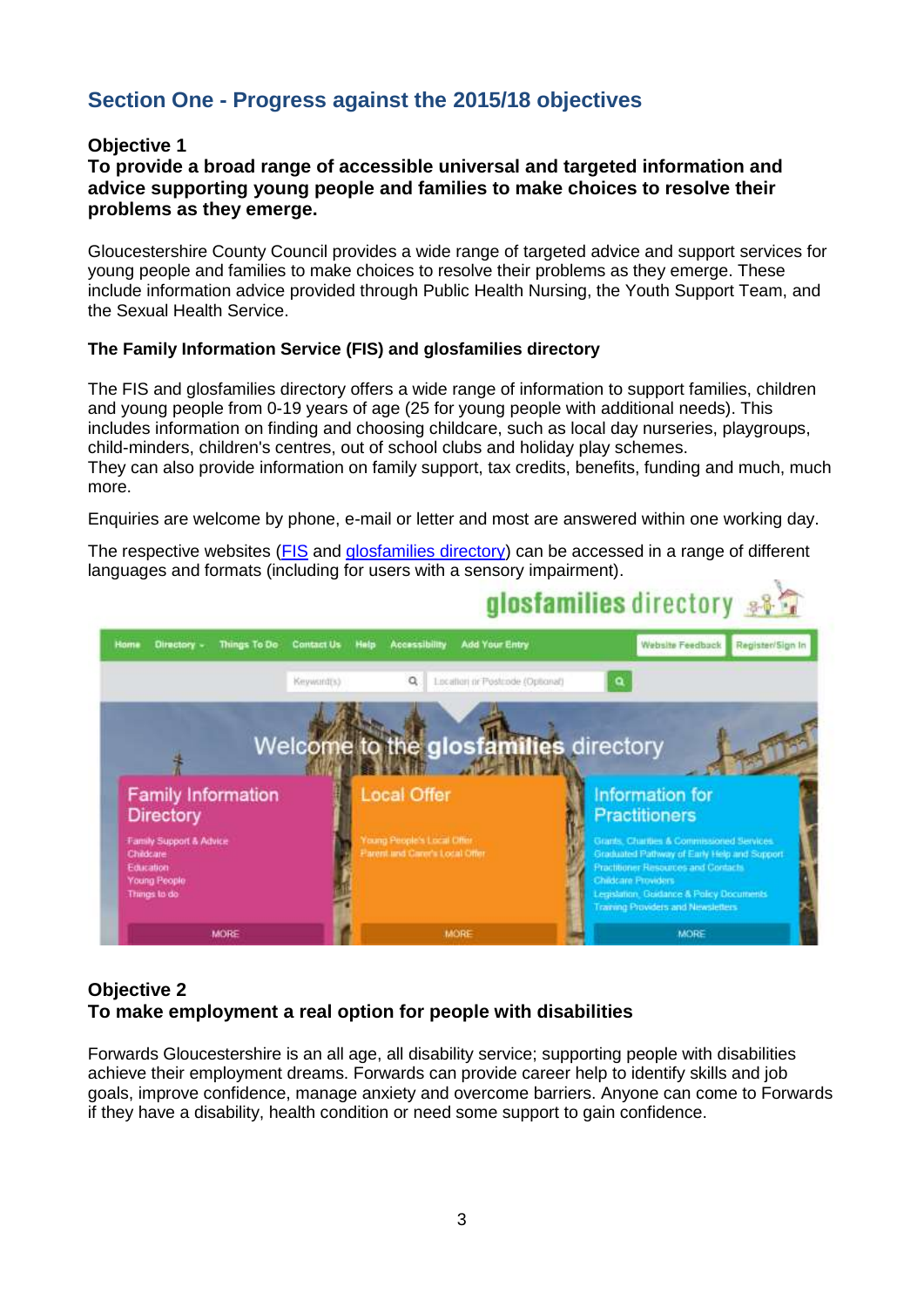# **Case Study 1 – Robert (Learning Difficulty)**

Robert engaged with Forwards by accessing the Providers Desk at the job centre, his work coach advised Robert to meet with us as the Forwards Work Club may be suitable for him. During discussion we identified that Robert is eligible for the 1:1 service and recommended an opportunity which he maybe interested in.

The next day Robert was supported by Forwards to meet with the employer and to find out more about the opportunity. Robert was successful in gaining a 6 week work experience at the Queens Head pub in Longford, supporting the kitchen staff. An application for Job Coaching was completed and a requested for financial support from the Job Centre for a uniform was made.

Robert was determined to do well, to prove himself to others and to have a purpose in life. During his work placement Robert showed that he could be flexible by covering other jobs whilst on shift and flexible with his working hours. Throughout the placement Robert ensured that work was his focus and that he wanted to gain paid employment so he can save money.

The employer and his work colleagues were really impressed with Roberts's attitude and his work ethic. At the end of the work experience placement Robert was offered a paid contract which he accepted.

# **Case Study 2 – Simon (Learning Disability)**

Simon was referred to Forwards by the Enablement Team as he wanted to gain a paid job. Simon met with his Job Broker weekly and together created an action plan.

Simon showed flexibility in the kind of work he wanted to do as his goal was to work. Through employer engagement a work experience placement at Cineworld was created. Simon was very enthusiastic about this opportunity and met with the manager, immediately Simon knew he wanted to work there.

With the support of a Job Coach Simon completed an 8 week work experience placement and completed all mandatory training. Simon's passion and enthusiasm shone through and he proved during his placement he was an asset to the team. Simon achieved his goal and is now a paid employee at Cineworld.

# **Case Study 3 – Julie (Visually Impaired)**

Julie was diagnosed with bilateral anterior uveitis with secondary glaucoma at the age of seven she had both eyes removed and replaced with prosthetics. Julie is supported in the community with her guide dog, Heidi. Julie lives at home with her husband and Guide dog Heidi, she has a grown up son who lives nearby. Julie and Heidi have only just qualified as a partnership and Heidi is still a young dog.

For 22 years Julie worked at Lloyds Banking Group, her role was a Site Communication Assistant, this role was vital for the smooth running of the office and the senior managers. This year Julie was made redundant from Lloyds who had a large impact on her life.

Julie was determined to gain further employment but also follow her desire to work in a medical environment. With the support of Forwards Julie was offered a permanent, paid role as a Medical Audio Typist. Under the direction of the Secretary Supervisor Julie will provide audio transcription support services to the Speciality Team. Julie will also provide general administrative support to both the Supervisor and the Team of Speciality Secretaries

# <span id="page-4-0"></span>**Objective 3**

# **To increase numbers of pregnant women accessing support to 'stop smoking' services; and to target HIV prevention to specific ethnic groups.**

In 2017/18 the Healthy Lifestyles Service, GPs and Pharmacies provided stop smoking support to those wishing to quit. A total of 2,385 people set a quit date and 1,221 people achieved a 4 week quit. Of those 2,385 people, 181 were pregnant women who set a quit date and 108 achieved a successful 4 week quit (60% quit rate).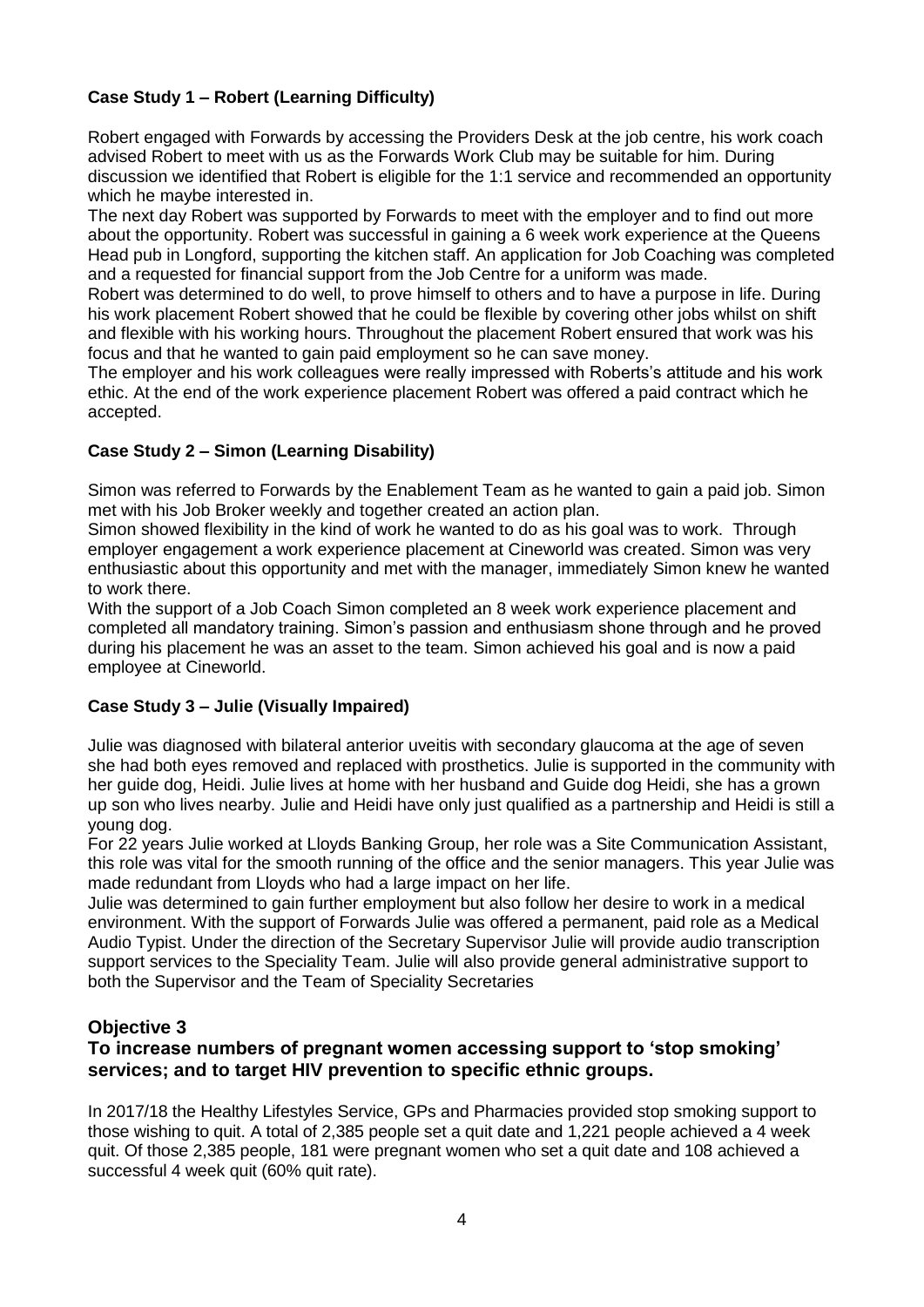Community HIV support and prevention is provided in Gloucestershire by The Eddystone Trust who deliver services across the county to all those at risk of poor sexual health, and particularly those at risk of HIV. Nationally Black Africans and Black Caribbean are identified as one of the most at risk populations for HIV. In 2017/18, 28% of community HIV tests were delivered to the BME community. The service currently supports 78 HIV positive individuals within the BME community.

For details on services delivered in Gloucestershire, please see the [Community HIV Support to](#page-26-0)  [specific ethnic groups](#page-26-0) narrative in Section 3 of this report.

# <span id="page-5-0"></span>**Objective 4**

**To ensure people are able to move around our communities in safety and with as much ease and convenience as possible.**

# **GlosTalk**



Gloucestershire's vision for transport is to deliver a resilient transport network that enables sustainable economic growth by providing a good range of travel choices. As part of delivering this vision, the GlosTalk App has been developed.

GlosTalk is a mobile phone App designed to assist everyone who needs to access bus information within Gloucestershire. It provides clear, reliable and accurate information about bus services, in both text and audible format. GlosTalk is designed to deliver information about travel choices within Gloucestershire.

GlosTalk allows you to pinpoint the exact location of live bus information. You can find your nearest 12 bus stops (within a 1000m radius), providing audible bus arrival and departure times to inform you when to alight from the bus you are using as well as receiving travel updates. Information is provided in both text and audio formats, catering for all customers**,** allowing you to select the most appropriate format for your needs. GlosTalk can be used without using audio/voice commands simply by pressing the relevant buttons in each screen.

# **Highways – Use of Social Media**

The Council has developed an advanced social media presence to enable near 'real time' dissemination of issues on the road network. The Facebook and Twitter social media accounts provide a range of information including planned gritting routes, ongoing roadworks/road closures and provide residents with the ability to feedback concerns and comments.





B4432 Woodgate Road, Mile End #Coleford. Carriageway resurfacing work scheduled to take place w/c 14th Jan between the hours 0930 - 1530. At this time of year, work is subject to change. For up to date info pls visit socsi.in/5Gbac #yourhighways

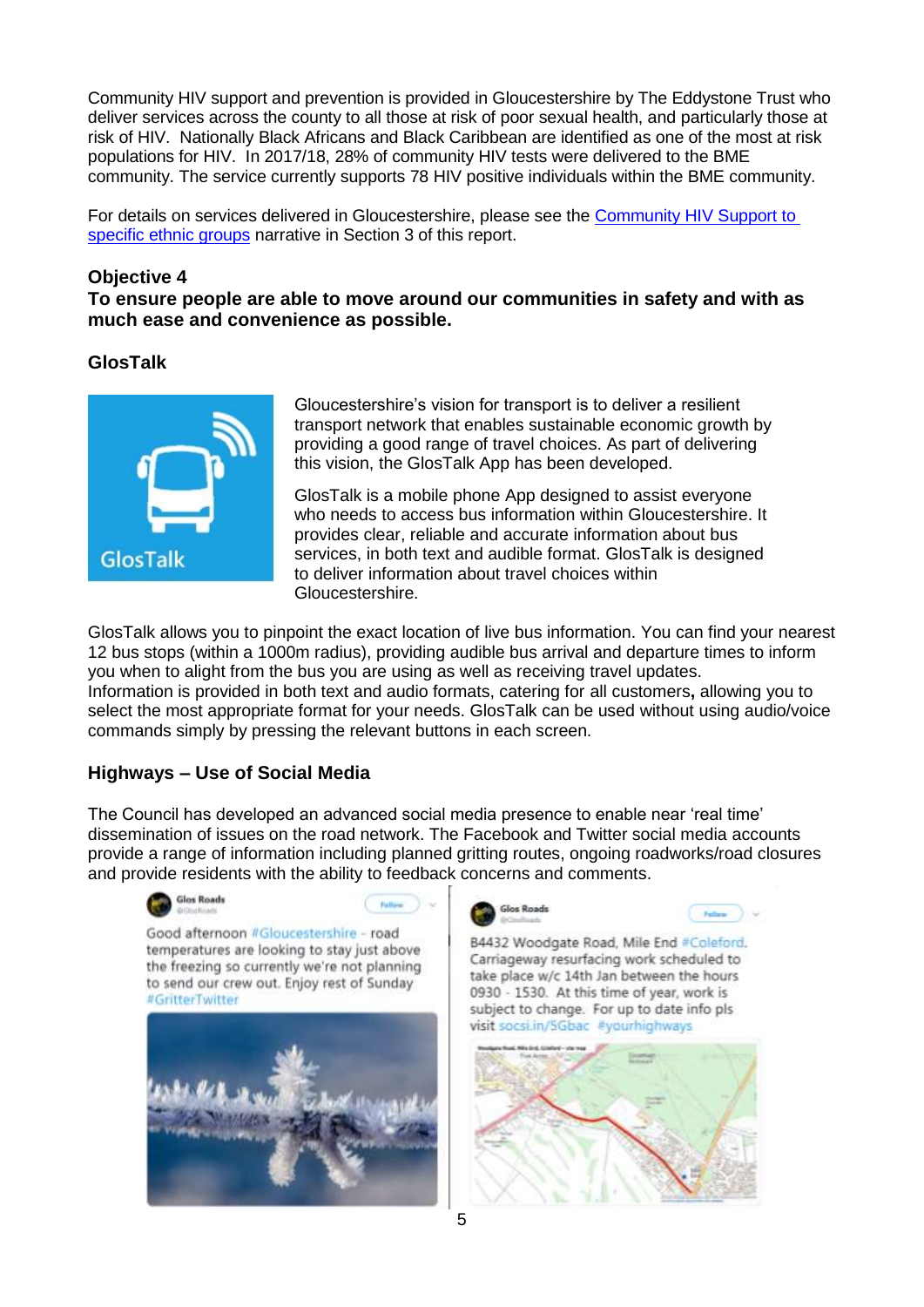# <span id="page-6-0"></span>**Objective 5 To ensure that our services are accessible to all users and that their experiences are positive.**

# **Your Circle Website**

The Council's 'Your Circle' website aims to provide a one-stop-shop for the County's residents to access information and advice on a range of services provided. The site can be accessed in a range of different languages and formats and therefore it provides a useful resource for residents whose first language is not English and those with visual or hearing impairments.

Users can also provide feedback or make suggestions on the Your Circle website. We know from feedback from our Adult Social Care Service Users survey that not enough people who could benefit from information on the Your Circle website are aware of it or accessing it. We aim to improve this in 2019.



# **Objective 6**

**To continue to improve, review and monitor the current make up of our workforce to better serve the aims of the Council and the needs of the community.**

Please see the separate workforce profile and a gender pay gap report we produce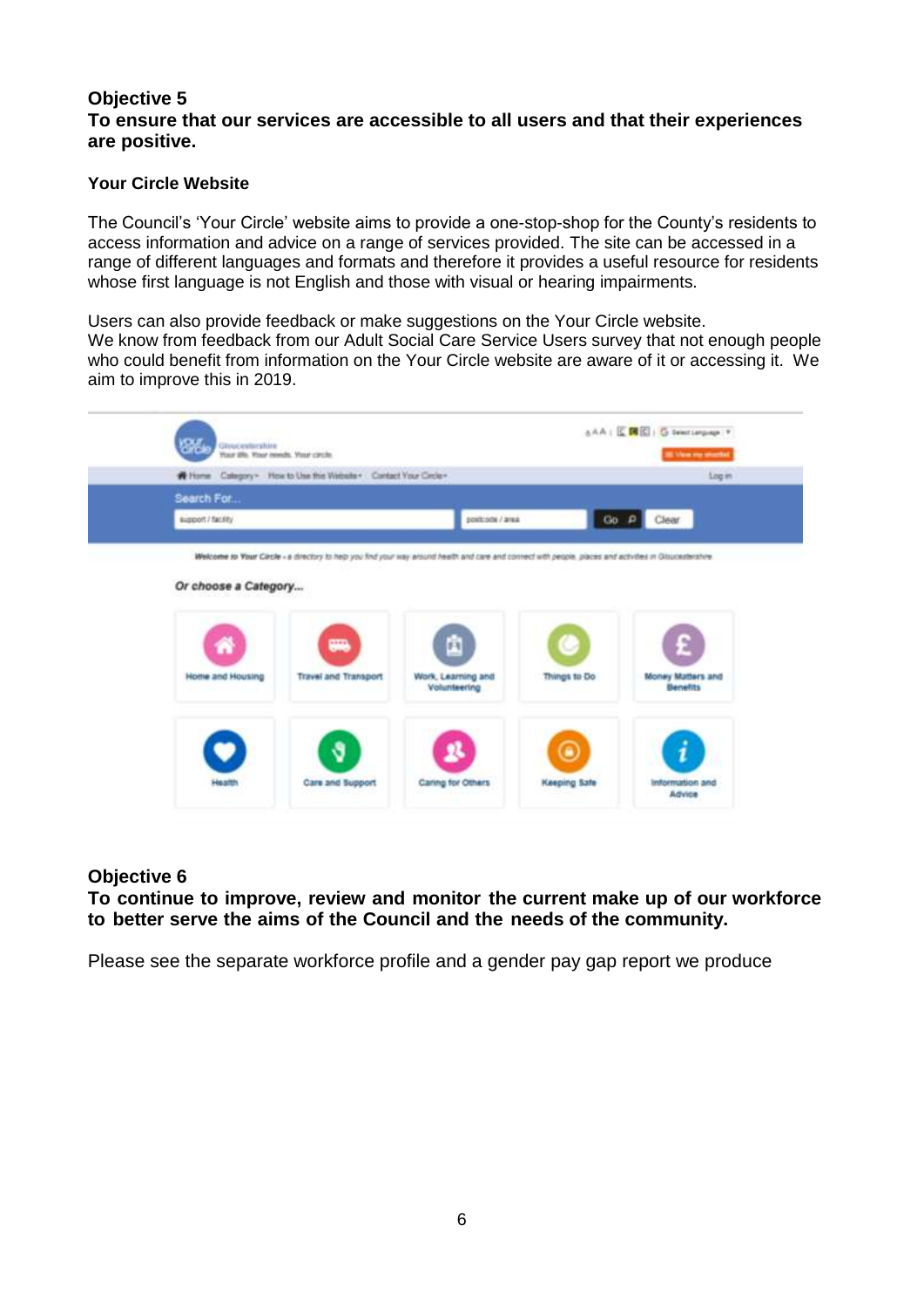# <span id="page-7-0"></span>**Section Two – What is the Service User Diversity Report?**

The service user diversity report provides a breakdown of the protected characteristics of the people who use our services, often referred to as equality monitoring data. The protected characteristics are, age, sex, disability, race, religion and/or belief, sexual orientation, gender reassignment, pregnancy and maternity, civil partnership and marriage.

This report provides an update to the 2017/18 service user diversity report and includes information across services, including, Adult Social Care, Children's Social Care, Transport, Schools, Libraries, and Public Health.

For some service areas we gather slightly more detailed information on ethnicity and religion/belief than is collected within the Population Profile. Therefore, we are able to show a more detailed breakdown for some of our service users then for the population as a whole.

# <span id="page-7-1"></span>**Why we are publishing this report**

Annually collating and publishing information about our service users and workforce by protected characteristic is a legal requirement. Publishing equality information about our customers promotes transparency and allows the Council to demonstrate how it is meeting the aims of the general duty that is to:

- Eliminate discrimination, harassment, victimisation and any other conduct that is prohibited by or under this Act.
- Advance equality of opportunity between persons who share a relevant protected characteristic and persons who do not share it.
- Foster good relations between persons who share a relevant protected characteristic and persons who do not share it.

Published information can include equality monitoring data about service users, details of consultation and engagement with different communities and also information on how we have considered the three aims of the duty within our decision making.

# <span id="page-7-2"></span>**How we collate equality monitoring data about service users and how we use equality monitoring data**

When service users use Council services or take part in any engagement activities they will often find an option to complete an [Equalities Monitoring Form.](https://www.gloucestershire.gov.uk/council-and-democracy/equalities-and-our-duties-under-the-equality-act-2010/equalities-monitoring/) They are then asked to complete a number of questions about 'themselves', such as their age, sex, ethnicity, religion or belief and sexual orientation.

Gathering this information allows the Council to identify which communities or groups they might belong to. All information is confidential and [data protection r](http://www.gloucestershire.gov.uk/dataprotection)egulations will apply.

Stonewall have produced a leaflet to explain [10 reasons](http://www.stonewall.org.uk/sites/default/files/wigtdwy.pdf) why you should fill in those [funny](http://www.stonewall.org.uk/sites/default/files/wigtdwy.pdf) [monitoring](http://www.stonewall.org.uk/sites/default/files/wigtdwy.pdf) box things at the end of forms.

Our equality monitoring data helps us to understand who is and isn't accessing our services and how well service users' needs are being supported by them. This enables the Council to plan, deliver and make improvements to our services so that they meet the needs of all the different communities living in Gloucestershire. The analysis of service user data highlighting participation/experience and outcome by protected characteristic is an important element of our [due regard process.](https://www.gloucestershire.gov.uk/council-and-democracy/equalities-and-our-duties-under-the-equality-act-2010/equalities-decision-making/)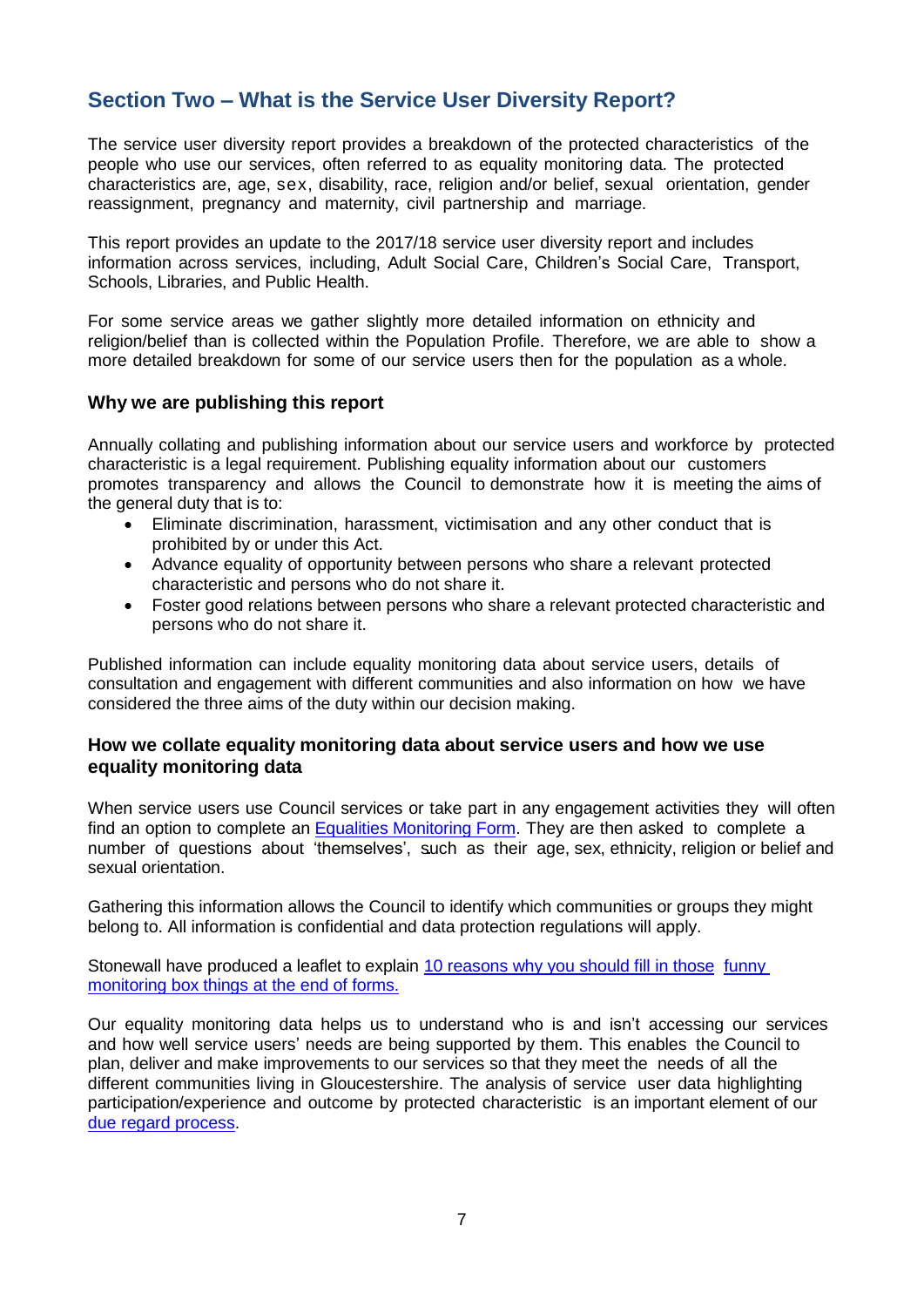The Council has a wide evidence base which we use to inform how we plan and deliver our services. This includes evidence obtained directly by the Council, for example performance data requested from our suppliers. Other sources of data are developed with our partners including the Joint Strategic Needs Analysis data and we also use external data sources such as those published within Census reports.

[The sources of equality information](https://www.gloucestershire.gov.uk/council-and-democracy/equalities-and-our-duties-under-the-equality-act-2010/equality-information-and-analysis/) can be viewed on our website.

# <span id="page-8-0"></span>**How we are addressing data gaps across the protected groups?**

We aim to gather service user information covering all the protected characteristics: age, disability, gender reassignment, marriage or civil partnership, pregnancy and maternity, race, religion or belief, gender, and sexual orientation. However collating data across the newer protected characteristics and those characteristics seen as very personal can be difficult and in many instances lead to poor disclosure rates.

We recognise we have data gaps across the protected characteristics of: sexual orientation: religion and/or belief, and gender reassignment. This is not the case across all service areas and we can learn from those areas where disclosures are higher for certain protected groups.

To address this the Council has:

- Introduced new equality monitoring quidance which supports our staff to improve disclosure rates and how to use the service user information collected.
- Strengthened our contracting processes to ensure equality monitoring data is requested from providers who deliver services on our behalf.

# <span id="page-8-1"></span>**Children and young people**

We do not collect data against certain protected characteristics of young people, for example their sexual orientation, gender reassignment status, marriage or civil partnership or pregnancy and maternity. Although, if a young person receiving a service identifies against one of these characteristics it would be captured through their assessment.

We currently collect data on children in care who are parents and teenage mothers. We also monitor under-18 conception rates.

#### <span id="page-8-2"></span>**Service user confidentiality**

In publishing our equality information we have sought to ensure that it is accessible and follows the Public Sector [Transparency](http://data.gov.uk/library/public-data-principles) Board's Public Data Principles which can be [viewed](http://data.gov.uk/library/public-data-principles) online. We have also sought to ensure that the equality information we publish complies with the [Data](https://www.ico.org.uk/for-organisations/guide-to-data-protection/) [Protection](https://www.ico.org.uk/for-organisations/guide-to-data-protection/) Act 1998.

We recognise that a proportion of the data that the Council collates relates to small numbers of people particularly when disaggregated by protected characteristic.

Where the number of our services users with a particular protected characteristic is fewer than 5, and the information is 'sensitive personal information' that might lead to individuals being identified, we have replaced the number with an asterisk. If possible, and without losing valuable insights, we aggregate data ranges to increase sample sizes in order to publish more information.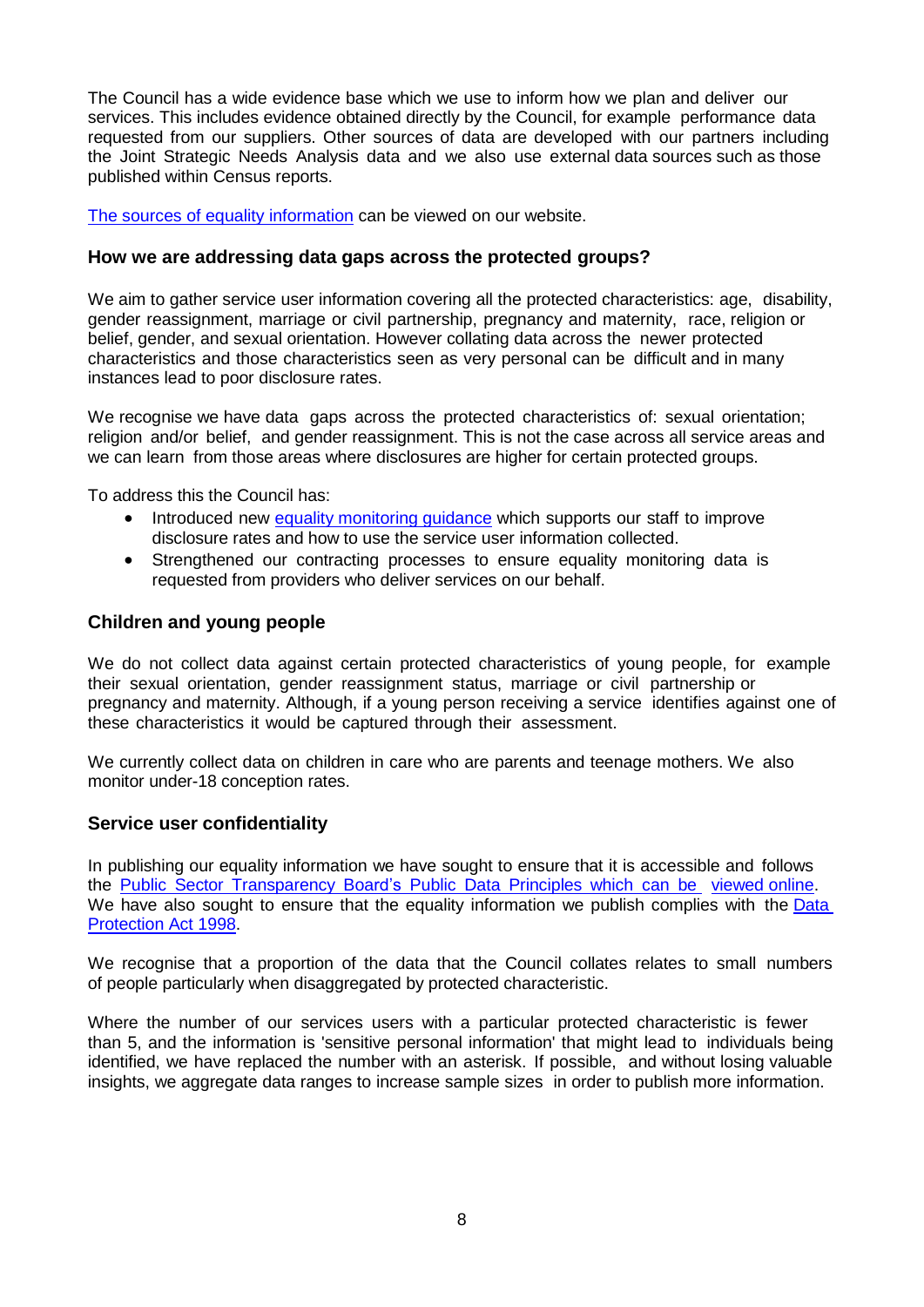# <span id="page-9-0"></span>**Consultations and engagement**

The Council launched a number of consultation tools in 2013, which support the organisation in its commitment to be truly led by the needs of its communities. The Consultation Protocol, Consultation Toolkit and Consultation Plan have all been fully endorsed by the Consultation Institute and the documents have a strong equalities focus running through them. An online Consultation Portal is in place which allows us to fully engage with our communities. uEngage is a multi-channel, web-based consultation platform for consultation management, analysis and reporting across the entire organisation. The portal enables us to consult in a variety of ways to meet the needs of our target audience. We are also able to easily disaggregate our consultation data, so that we can identify the impact of any changes to any of the protected characteristic groups.

Consultations undertaken during 2018 include Temporary Staff Service, Gloucestershire Archives Heritage Hub and GDPR regulations.

The results of these and other consultations and [information](http://gloucestershire-consult.objective.co.uk/) about how you can get [involved](http://gloucestershire-consult.objective.co.uk/) can be viewed by visiting our portal.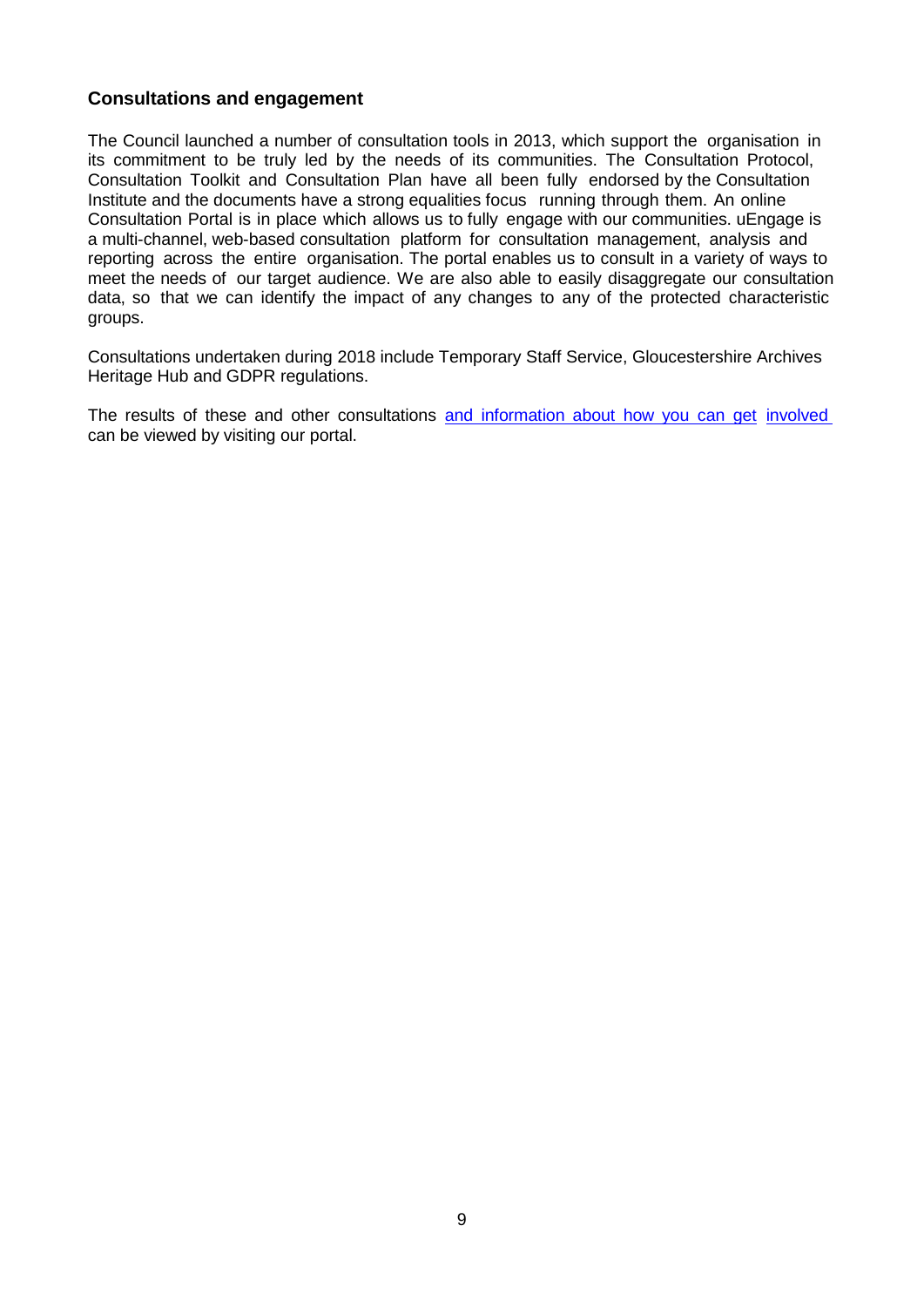# <span id="page-10-0"></span>**Section Three – Service Diversity Data**

# <span id="page-10-1"></span>**Public Health Nursing**

The Public Health Nursing Service provides access to universal services for all children aged 0-19 years, and offers a more targeted and multi agency approach to children and young people who may have more complex or additional needs.

The service is currently delivered by a Health Visiting Service for families with children aged 0-5 years resident in Gloucestershire, and a School Nursing service for children aged 5-19 years. Both of these contracts are with Gloucestershire Care Services NHS Trust. These services focus on promoting the health and wellbeing through delivering the Healthy Child Programme, carrying out timely health and development reviews, screening and immunisations.

The services are delivered by a team of qualified Public Health Nurses, Community Nursery Nurses and members of the Health and Well-being Team across the county in locality areas.





#### **What does the data tell us?**

- 87.8% of children accessing Public Health Nursing services were in the 0-5 years age bracket for Health Visiting.
- 52.3% of males accessed the 0-5 years Health Visiting Service where as 65.4% of females accessed the 5-19 years School Nursing Service.
- <span id="page-10-2"></span> 52.6% of all children had ethnicity recorded as 'Not Known' and 40.2% were recorded as White All.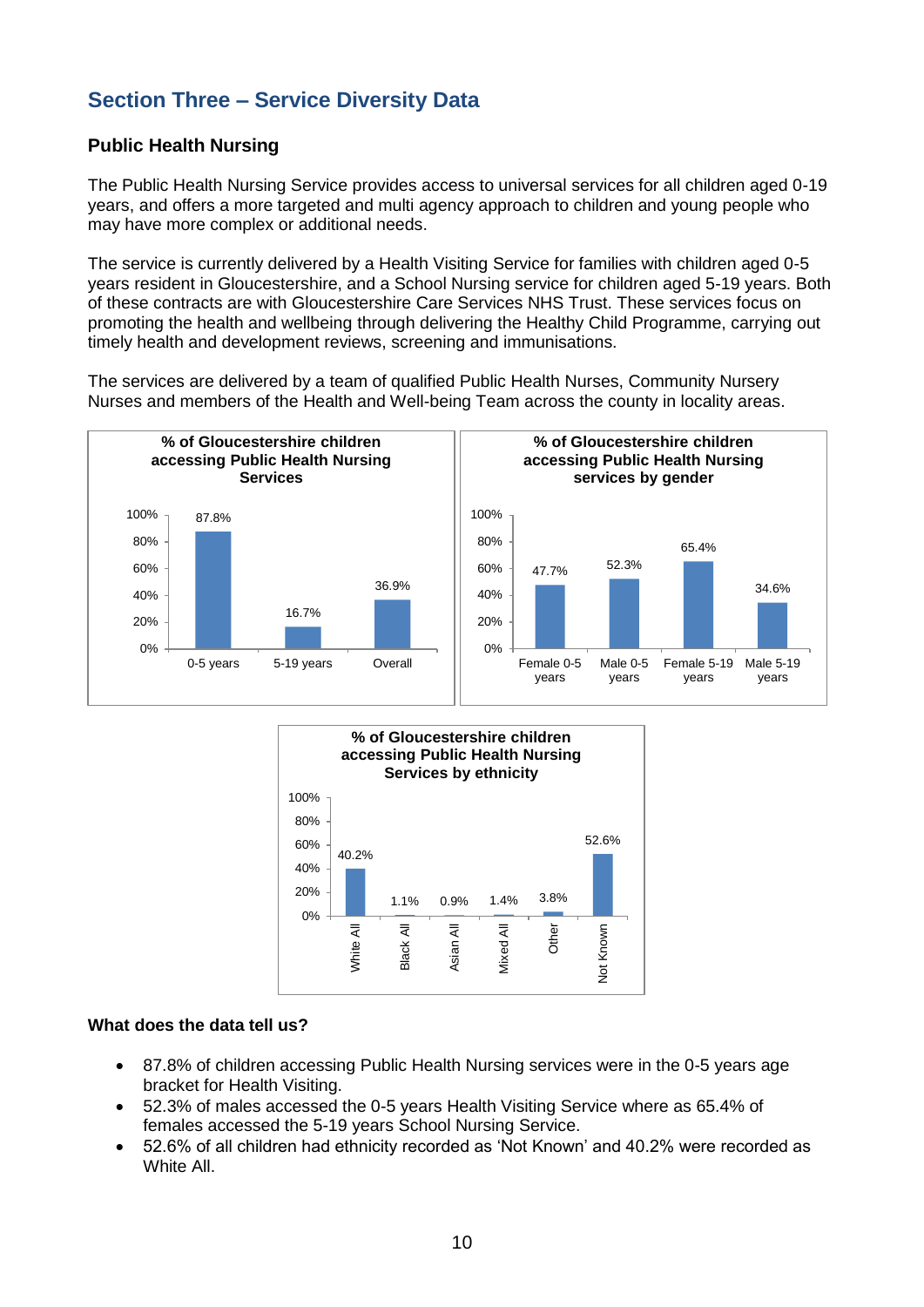# **Children's Social Care**

The Council delivers social care services to children with eligible needs through personal budgets, contracted provision and in-house services.

While young people cease to receive support from children's services upon reaching the age of 18, some young people aged 18 or over may continue to receive care and accommodation or postcare support (leaving care services) from Children's Services.

The Children's Social Care data presented below is taken at 17 January 2019 and includes all children in social care including:

- Children in Need (CIN);
- Children subject to a Child Protection Plan (CPP); and
- Children in Care (CiC).



#### **Age, Gender and Ethnicity**

| <b>Age Band</b>   | <b>Number of Social</b><br><b>Care Users</b> | % of Social<br><b>Care Users</b> | <b>Gloucestershire 0-19 Pop.</b> |
|-------------------|----------------------------------------------|----------------------------------|----------------------------------|
| Unborn or Under 1 | 323                                          | 8.6%                             | 4.6%                             |
| $1 - 4$           | 732                                          | 19.5%                            | 20.0%                            |
| $5-9$             | 993                                          | 26.4%                            | 26.1%                            |
| $10 - 15$         | 1,257                                        | 33.4%                            | 29.0%                            |
| $16+$             | 458                                          | 12.2%                            | 20.3%                            |
| Total             | 3,763                                        | 100.0%                           | 100.0%                           |

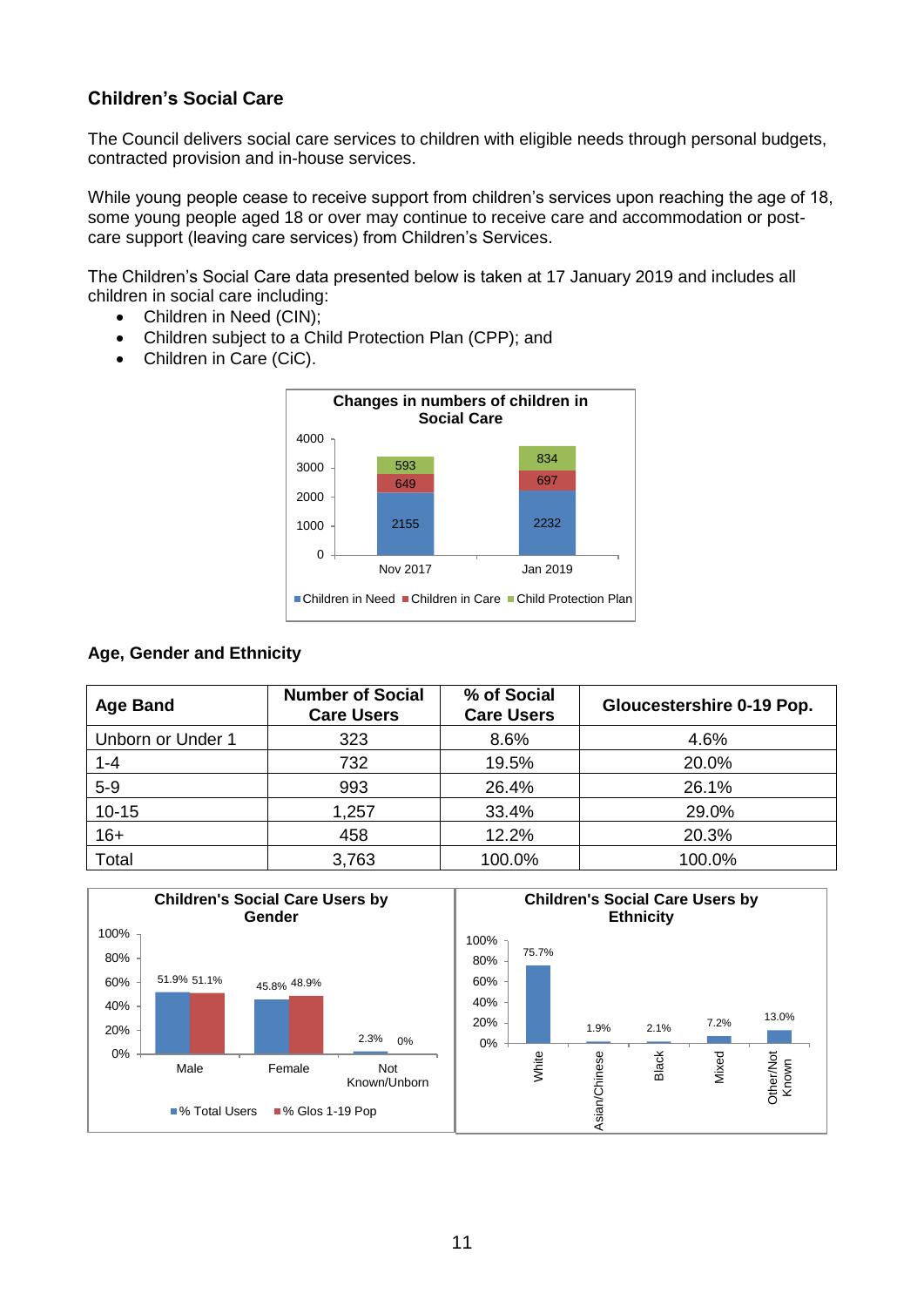- The largest proportion of Children's Social Care users (33.4%) are aged between 10 and 15.
- 45.8% of all Children's Social Care users are female, and 51.9% are male (the remaining 2.3% are unknown gender or unborn).
- There has been an increase of 10.8% in the total number of service users since November 2017, with a 44.5% increase in the number of children subject to a Child Protection Plan.
- 11.2% of service users are from Black and Minority ethnic groups.

# <span id="page-12-0"></span>**Schools**

The following information is derived from the January 2018 school census. This information will only cover children attending a maintained Gloucestershire school or Academy and will include children resident in other counties/authorities. It will not include information on children resident in Gloucestershire but attending schools elsewhere.

#### **Gender – All Schools**

|                  | <b>Girls</b>  |       | <b>Boys</b>   |       | <b>Total</b> | <b>Change from</b> |
|------------------|---------------|-------|---------------|-------|--------------|--------------------|
|                  | <b>Number</b> | $\%$  | <b>Number</b> | %     |              | 2017               |
| Primary          | 23,245        | 49.1% | 24,075        | 50.9% | 47,320       | $+668$             |
| <b>Secondary</b> | 18,852        | 49.5% | 19,223        | 50.5% | 38,075       | $+220$             |
| <b>Special</b>   | 304           | 27.3% | 810           | 72.7% | 1.114        | $+34$              |
| <b>Total</b>     | 42,401        | 49.0% | 44,108        | 51.0% | 86,509       | $+922$             |

# **Special Educational Needs (SEN) across all Schools**

|                     | <b>EHCP*</b>  |                   | <b>No Special</b><br><b>Provision</b> |                   | <b>SEN Support</b> |                   | <b>Total</b> |
|---------------------|---------------|-------------------|---------------------------------------|-------------------|--------------------|-------------------|--------------|
|                     | <b>Number</b> | $\frac{9}{6}$     | <b>Number</b>                         | $\frac{9}{6}$     | <b>Number</b>      | %                 |              |
| Primary             | 846           | 1.8%              | 39,614                                | 83.7%             | 6,860              | 14.5%             | 47,320       |
| Secondary           | 580           | 1.5%              | 33,616                                | 88.3%             | 3,879              | 10.2%             | 38,075       |
| Special             | 1,089         | 97.8%             | $\Omega$                              | 0.0%              | 25                 | 2.2%              | 1,114        |
| <b>Total</b>        | 2,515         | 2.9%              | 73,230                                | 84.7%             | 10,764             | 12.4%             | 86,509       |
| Change from<br>2016 | $+211$        | $+0.2%$<br>points | $+396$                                | $-0.4%$<br>points | $+315$             | $+0.2%$<br>points | $+922$       |

\*EHCP – Education, Health and Care Plan

# **Ethnicity**

|                               | Primary | <b>Secondary</b> | <b>Special</b> |
|-------------------------------|---------|------------------|----------------|
| <b>White British</b>          | 82.0%   | 83.8%            | 80.2%          |
| <b>Mixed</b>                  | 4.9%    | 3.9%             | 5.8%           |
| <b>Asian or Asian British</b> | 2.9%    | 3.4%             | 3.4%           |
| <b>Black or Black British</b> | 1.5%    | 1.3%             | 2.3%           |
| <b>Other Ethnic Group</b>     | 7.6%    | 6.0%             | 6.1%           |
| <b>Not Stated or</b>          | 1.1%    | 1.6%             | 2.2%           |
| <b>Refused</b>                |         |                  |                |

\*Ethnicity is only collected for pupils aged 5 and over.

#### **What does the data tell us?**

 The gender split between girls and boys in primary and secondary schools generally reflects that of the population; however there are significantly more boys than girls in our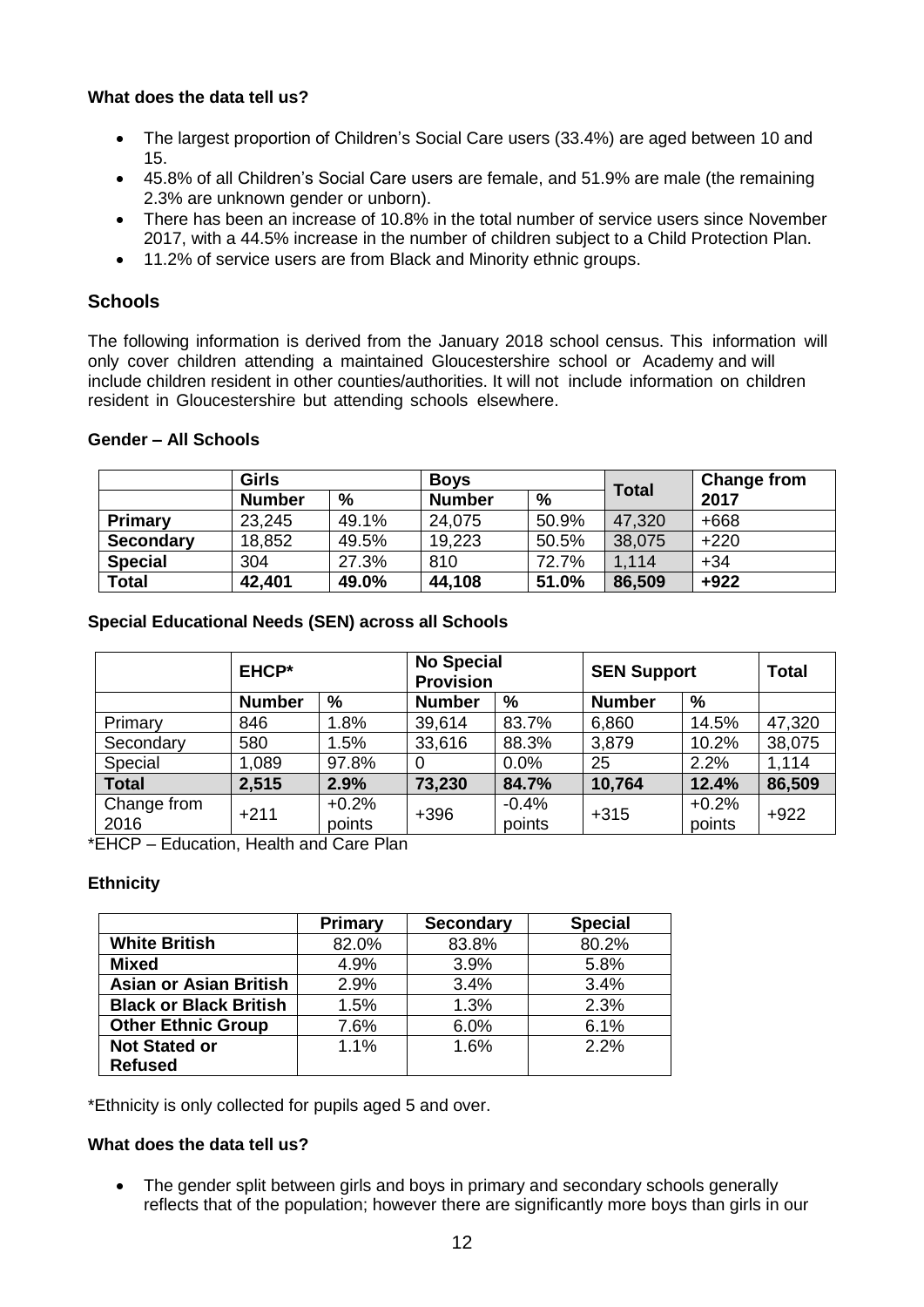special schools, this is the same as the January 2017 census.

- Comparing January 2018 data to January 2017, there has been an increase overall of 922 children.
- The most noticeable change is the increase of Primary School pupils which has increased by 668.
- There has been another small increase in Special School pupils from 1,080 in January 2017 to 1,114 in January 2018.
- The number of children attending Secondary School has increased by 220.
- 84.7% of children have no special provision and attend either primary or secondary schools.
- 12.4% of children are receiving SEN support across all schools.
- 2.9% of all pupils have an EHCP.

# <span id="page-13-0"></span>**School Exclusions**

Gloucestershire County Council does not have control over the decisions that schools make to exclude pupils from school. Regardless of the type of school, they all follow the [Department for](http://www.education.gov.uk/schools/pupilsupport/behaviour/exclusion)  [Education \(DFE\) guidance.](http://www.education.gov.uk/schools/pupilsupport/behaviour/exclusion)

The Local Authority alert schools to their responsibilities and helps them understand their accountabilities and duties. We also provide them with sources of support which help prevent exclusions being made.

It should be noted that the following information includes data from Academy schools:

- there were 139 permanent exclusions during 2017/18 academic year; and
- permanent exclusions increased by 1.4% (2 pupils) compared to 2016/17.

In comparison to our statistical neighbours and national data in 2016/17, Gloucestershire schools (collectively) recorded the highest rate of permanent exclusions.

In 2016/17 (2017/18 figures will be released in July 2019) Gloucestershire schools permanently excluded 0.15% of its school population compared to the national average of 0.10%. The interim rate for Gloucestershire schools for 2017/18 is at 0.16%.

There were 3,513 fixed period exclusions during 2017/18 academic year, a decrease of 2 . 6 % (95 exclusions) compared to 2016/17.

- Fixed period exclusions have decreased by 2.6% (95 exclusions).
- Special school exclusions have increased by 13.2% (29 exclusions).
- Primary school exclusions have decreased by 12.3% (79 exclusions).
- Secondary school exclusions have decreased by 1.5% (45 exclusions).
- 390 pupils had three or more exclusions in the year.
- 151 pupils had over five exclusions in the year.
- 26 pupils had 10 or more exclusions in the year.

| Gloucestershire 2017/18                                                                                               | National 2016/17                                      |
|-----------------------------------------------------------------------------------------------------------------------|-------------------------------------------------------|
| 50.3% of permanently excluded pupils (70 pupils)<br>were on the special educational needs (SEND)<br>code of practice. | 47.8% of permanently excluded pupils<br>had SEND      |
| 8.6% of permanent exclusions (12 pupils) had a<br>statement of special educational needs/EHCP.                        | 4.8% of permanently excluded pupils<br>had statements |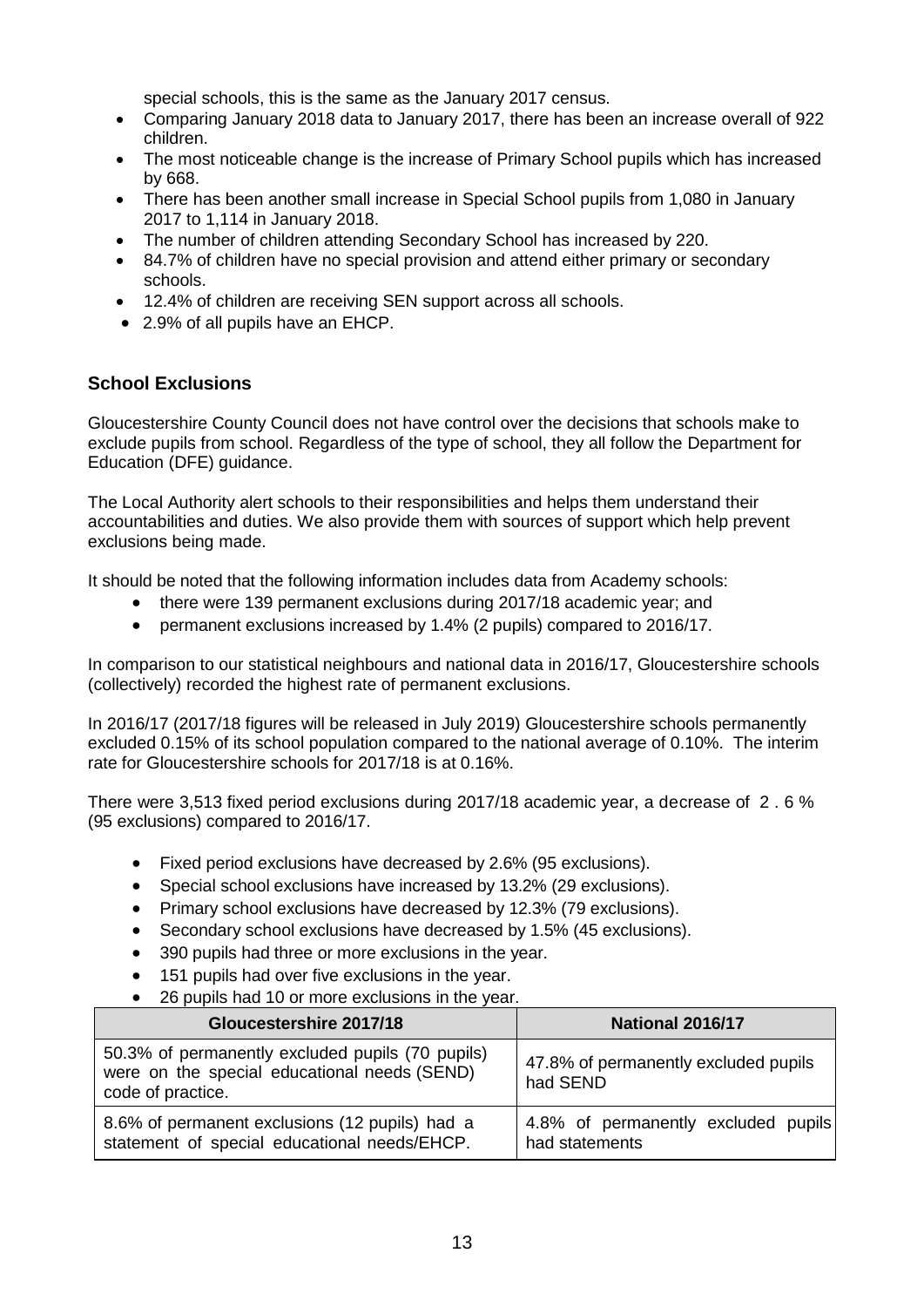Pupils with a black or travelling background continue to receive a disproportionate number of fixed period exclusions when compared with their school ethnic population

- 7.2% of 'Black Caribbean' pupils (21 pupils) were excluded compared with 3 . 6 % of 'White-English' pupils.
- 4.9% of Gypsy/Roma pupils (12pupils) were excluded.

Nationally, in 2016/17, 2 .6% of the school population excluded was 'White British' compared to 6.4% of 'Black Caribbean' heritage and 8.0% 'Gypsy/Roma'.

Persistent disruptive behaviour accounted for 63.3% of all permanent exclusions (88 exclusions) and 43.5% of total fixed period exclusions (1,529 exclusions).

Permanent exclusions:

- physical assaults against adults accounted for 6 . 5 % of all exclusions (9 exclusions); and
- physical assaults against pupils accounted for 4 . 3 % of all exclusions (6 exclusions).

Fixed period exclusions - in comparison with 2016/17:

- Primary school exclusions for physical assaults against adults decreased by 11% (13 exclusions) and decreased in secondary schools by 6% (3 exclusions)
- Exclusions for verbal abuse /threatening behaviour towards adults have decreased by 8.7% (63 exclusions)
- Drug and alcohol related exclusions have decreased by 15.2% (22 exclusions)

#### **Areas for review**

- Numbers of all exclusions.
- Comparison between Gloucestershire and statistical neighbours when available.
- Numbers of CiC pupils permanently excluded (and then rescinded)
- Percentage of exclusions with statements of special educational needs/EHC plans
- Number of pupils with a black background or of travelling heritage receiving fixed period exclusions
- Percentage of permanently excluded pupils in receipt of free school meals (40.3% of all excluded pupils)
- Numbers of pupils permanently excluded with an open Social Care referral.

During 2017, the Children and Families Overview and Scrutiny Committee at Gloucestershire County Council commissioned a permanent exclusions task group due to their concern about the numbers of permanent exclusions in Gloucestershire. The following is noted in the task group's final report May 2018:

*3.2.1 The task group did not find a definitive answer to the question of why there are a high number of permanent exclusions in Gloucestershire schools. This is a complex area and it was therefore not surprising that a simple answer, and response, would not be identified. Factors that were identified include:-*

- *The cost to schools being inclusive*
- *Lack of curriculum choice*
- *DfE and OFSTED accountability measures and their impact especially on secondary*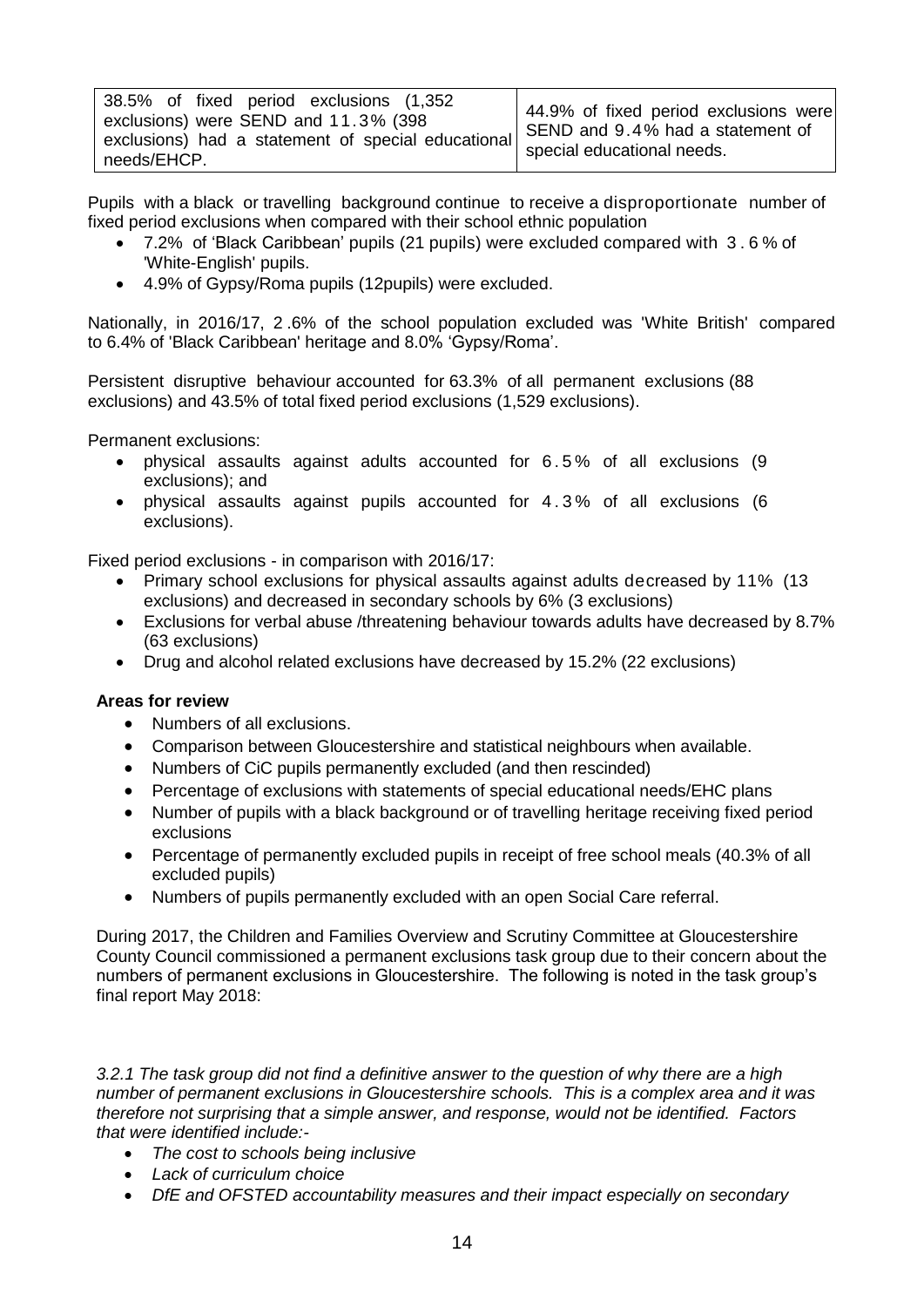*schools*

- *Competition between schools*
- *Lack of financial or other disincentives to exclusion*
- *At risk children not attending early years settings*
- *Transition from primary to secondary settings.*

The Education Hub reshape in 2017 created a new Inclusion Team from January 2018 to ensure children with additional needs are supported to remain in school and achieve. Responsibilities for this team include:

- Ensuring CYP have access to an education appropriate to meet their needs through supporting families and education settings in the development of inclusive practice and environments
- Supporting families and educational settings to take early action to address emerging issues
- Meeting statutory duties for attendance, exclusion, home education and children in employment / entertainment.

This team and others within Gloucestershire County Council has continued to work closely with Head Teachers and with governors to alert them to the issues related to exclusion and to ensure that all schools are aware of the profile of Gloucestershire when compared to other local authorities. Officers are working with individual schools and with clusters of schools in a multiagency way to support proactive strategies that are designed to provide early preventative measures where pupils are at risk of exclusion. This includes targeted use of funding such as the Pupil Premium to support pupils' engagement with school.

As a result, a significant number of permanent exclusions from January – July 2018 were avoided, and so halted the trend of rising exclusions. There were also 20 exclusions rescinded or reinstated in 2017/18.

# <span id="page-15-0"></span>**Gloucestershire Youth Support Team**

Gloucestershire Youth Support Team (YST) provides a range of services targeted at vulnerable young people. These services are aimed at 10-18 year olds (or up to 25 years if special needs or Care Leavers).

The figures below are taken from a snapshot of caseloads from December 2018. There were 740 young people on the YST caseload. This caseload figure does not include Children in Care and Care Leavers only open to 11-25 Social Care teams.

\*Please note – there will be duplicate young people in the data as they may be open to multiple parts of the service at the same time. Duplicates within the same area of work, e.g. Youth Justice, have been removed.

#### **Gender breakdown of YST Users compared to the Gloucestershire 10-24 population**

| <b>Gender</b>  | December 2018 % | % Gloucestershire 10-24 population |
|----------------|-----------------|------------------------------------|
| Male           | 58.9%           | $51.1\%$                           |
| Female         | 40.7%           | 48.9%                              |
| <b>Unknown</b> | $0.4\%$         | N/A                                |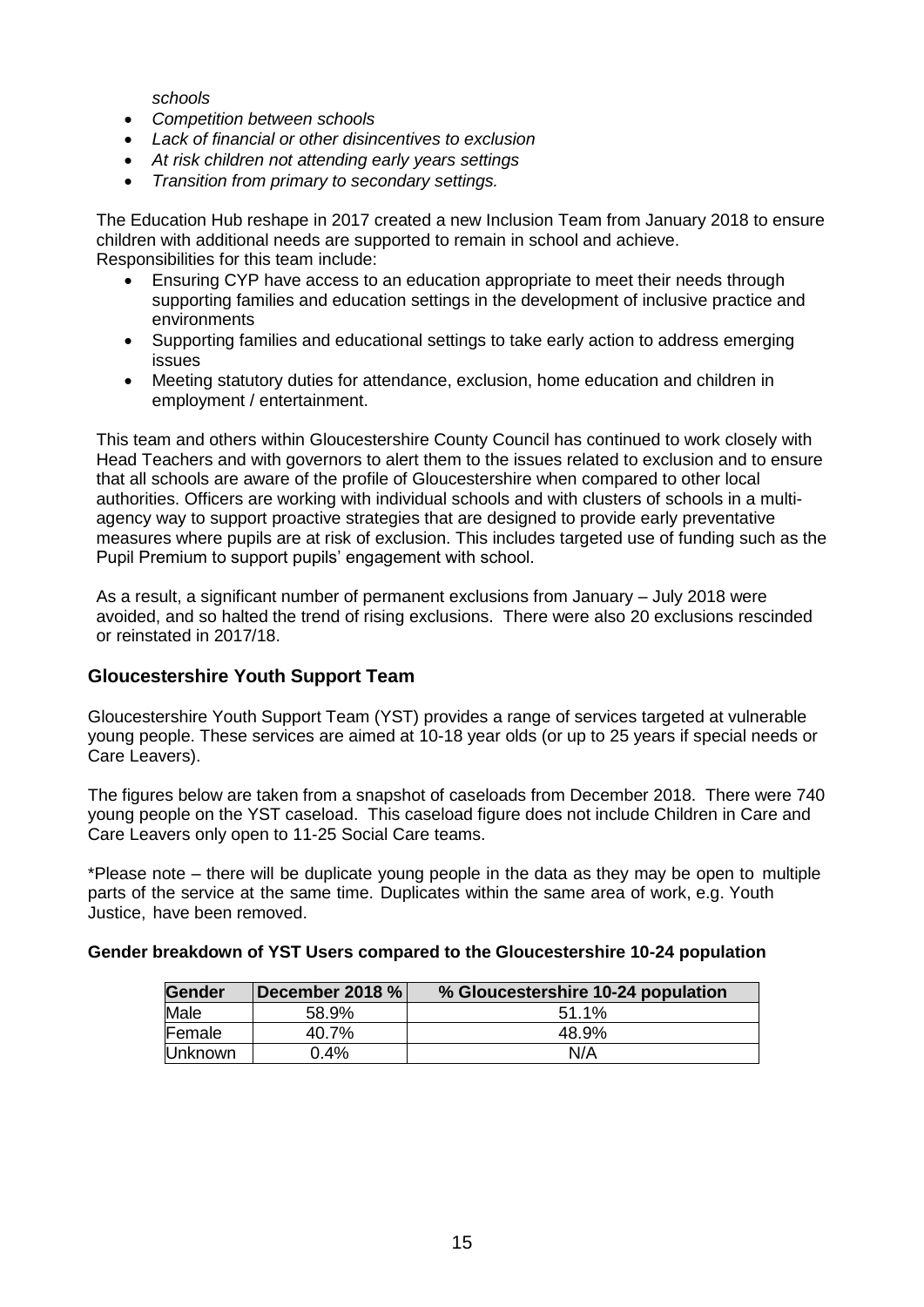

- In 2017/18 the gender split between males and females accessing the service was broadly reflective of the Gloucestershire 10-24 population, however in December 2018 58.9% of clients were male compared to 51.1% of the 10-24 population.
- The largest age range accessing the service was 17-19 year olds (46.9% of clients) which is the same group as 2017/18.
- 78.5% of clients accessing the service are White British.

\*Please note - The above comparisons are just an indication as the data will contain duplicate young people.

# <span id="page-16-0"></span>**Adult Social Care**

The data presented below is taken from the 2018 Personal Social Services Adult Social Care Survey. 5,609 of the eligible population received a survey with a 12% response rate.



#### **Ethnicity of Adult Social Care survey respondents**

| <b>Ethnicity</b>  | <b>Number of respondents</b> | % of respondents |
|-------------------|------------------------------|------------------|
| <b>White All</b>  | 1,128                        | 86.2%            |
| <b>Black All</b>  | 9                            | 0.7%             |
| Asian All         |                              | 0.2%             |
| Mixed             | 5                            | 0.4%             |
| Other             |                              | 0.6%             |
| <b>Not Stated</b> | 155                          | 11.9%            |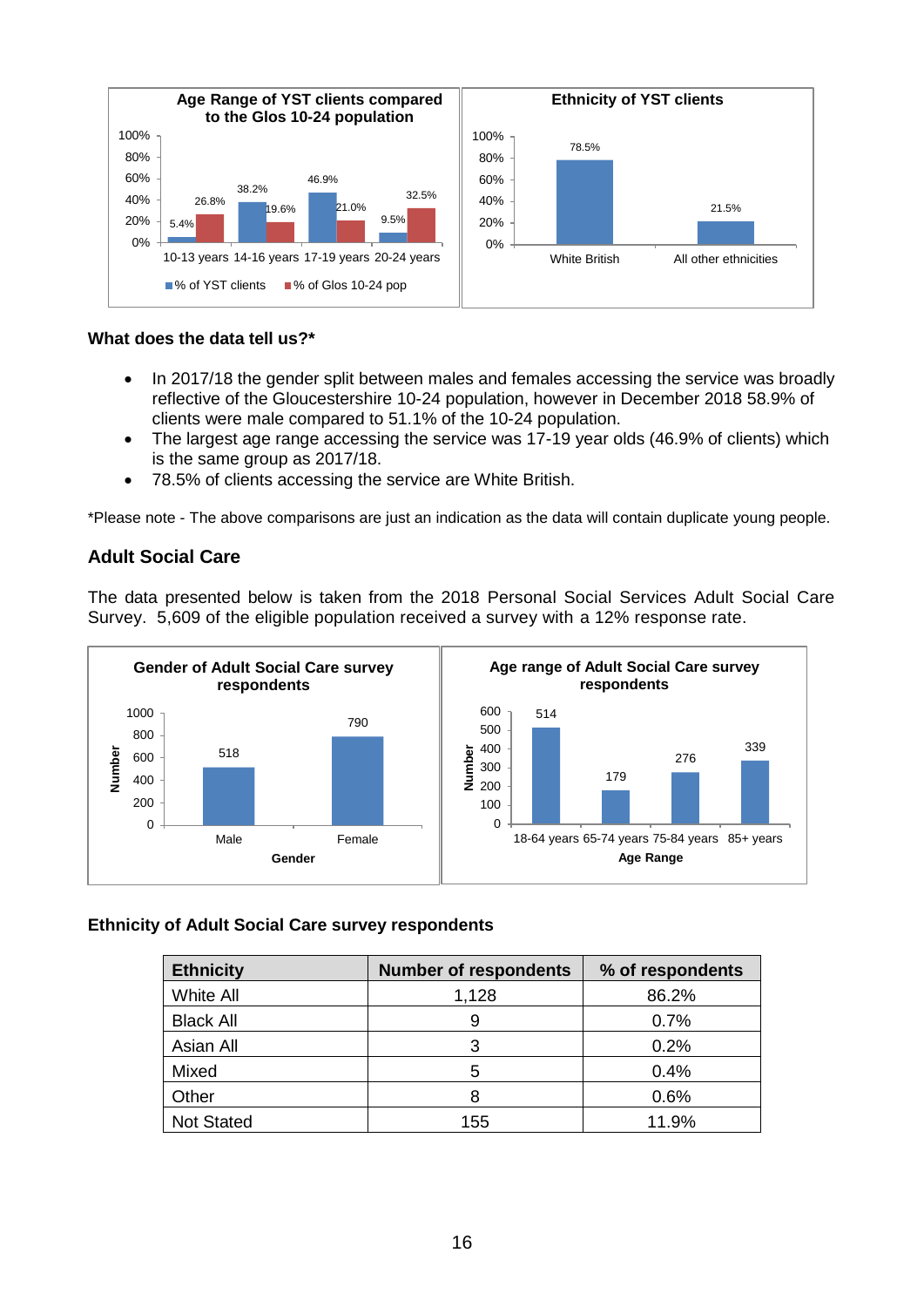# **Religion**

| <b>Religion</b>   | <b>Number of respondents</b> | % of respondents |
|-------------------|------------------------------|------------------|
| Christian         | 599                          | 45.8%            |
| Other             | 19                           | 1.5%             |
| <b>None</b>       | 103                          | 7.9%             |
| <b>Not Stated</b> | 587                          | 44.9%            |

#### **What does the data tell us?**

- 60.4% of the survey population were female.
- The age group with the highest response was the 18-64 age group at 39.3%, followed by 85+ years at 25.9%.
- 86.2% have stated their ethnicity as White, with 11.9% not stating ethnicity.
- The number of service users equates to 11.3% of the Gloucestershire adult population with a long-term health problem or disability.

# **Transport – Blue Badge Scheme**

The Blue Badge scheme is designed to give registered severely visually impaired people and those who are unable or virtually unable to walk the ability to park close to the facilities and services they need to use, so as to improve their lifestyle, independence and freedom of choice.

# **Who is eligible for a badge?**

Under current regulations governing the scheme, badges may be issued without further assessment to disabled people if they:

- receive the higher rate of the mobility component of Disability Living Allowance (DLA) (help with getting about)
- receive eight points or more under the 'moving around' activity of the mobility component of Personal Independence Payment (PIP)
- are registered severely sight impaired;
- receive a War Pensioners Mobility Supplement;
- receive an Armed Forces Compensation Award.

#### **Other people may be issued a badge:**

• if their disability is permanent and substantial and causes inability to walk or very considerable difficulty in walking

For example, applicants should generally be physically incapable of visiting shops, public buildings and other places unless allowed to park close to their destination. The applicant's inability to walk or severe difficulty in walking must be permanent and not just intermittent or temporary. Things such as difficulty in carrying parcels are not taken into account,

• if they have a severe disability in both upper limbs, regularly drive a motor vehicle but cannot operate, or have considerable difficulty operating, all or some types of parking meters or pay and display equipment.

#### **Children under three years of age**

Children under three years of age may be eligible for a badge if they need to have bulky medical equipment with them at all times, such as an oxygen supply, or if they have a specific condition which may require them to be near a vehicle, either to receive treatment in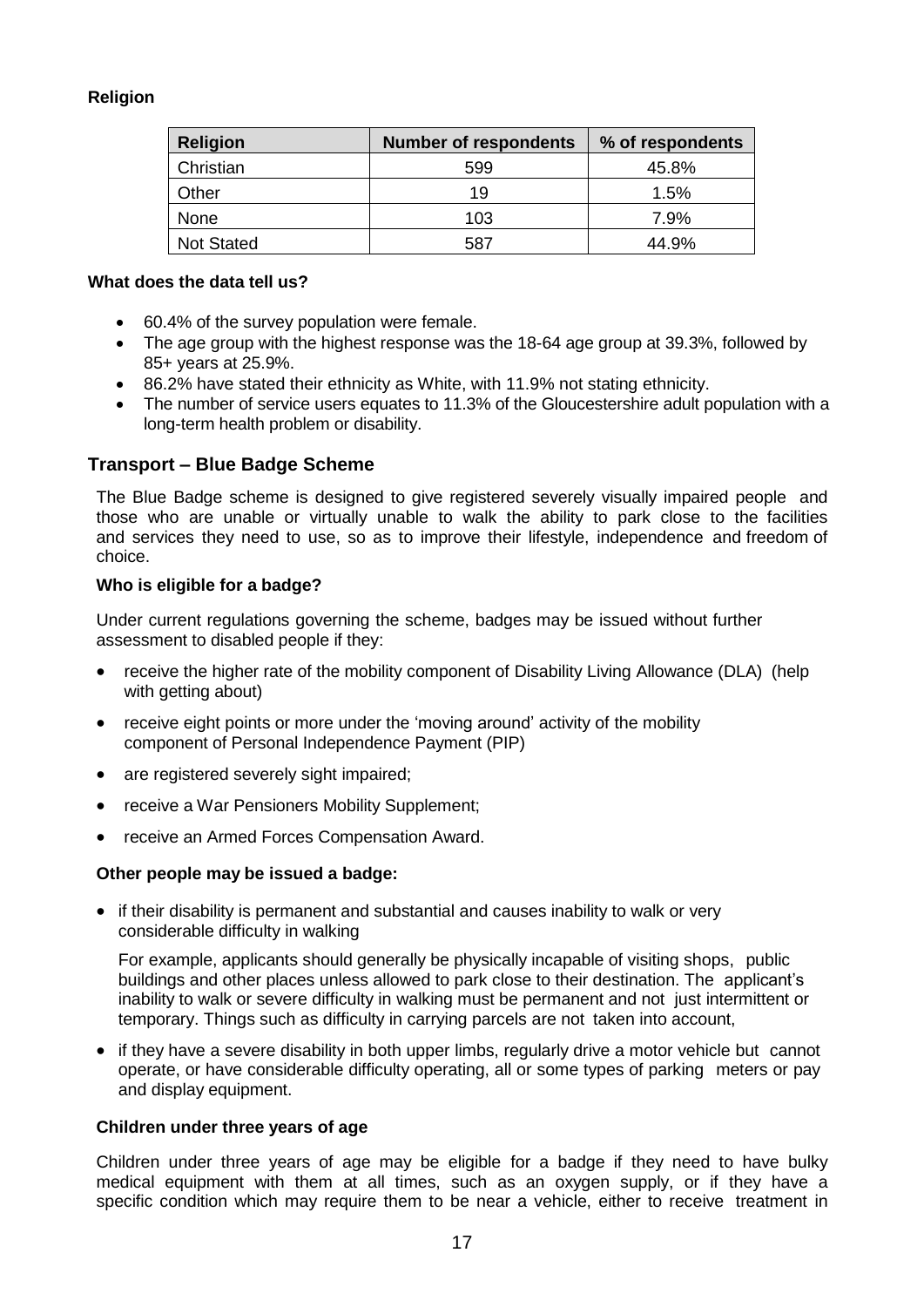the vehicle, or be transported quickly to a place where they can be treated, such as hospital.

| waaqo anooaaon<br><b>OUNGEROUGH DUGGINGE LUIDI</b> |                         |                   |  |  |
|----------------------------------------------------|-------------------------|-------------------|--|--|
| <b>Gender</b>                                      | <b>Badges allocated</b> | <b>Percentage</b> |  |  |
| Female                                             | 16490                   | 58.3%             |  |  |
| Male                                               | 11428                   | 40.4%             |  |  |
| No data collected                                  | 355                     | 1.3%              |  |  |
| Total                                              | 28273                   | 100.0%            |  |  |

**Current blue badge allocation – Gender (as at December 2018)**

**Current blue badge allocation – Age group (as at December 2018)**

| <b>Age Group</b> | <b>Badges allocated</b> | <b>Percentage</b> |
|------------------|-------------------------|-------------------|
| 0-15 years       | 466                     | 1.7%              |
| 16-25 years      | 404                     | 1.4%              |
| 26-35 years      | 515                     | 1.8%              |
| 36-45 years      | 880                     | 3.1%              |
| 46-55 years      | 2060                    | 7.3%              |
| 56-65 years      | 3358                    | 11.9%             |
| 66-75 years      | 5896                    | 20.9%             |
| 76-85 years      | 8141                    | 28.8%             |
| 86-95 years      | 5661                    | 20.0%             |
| 96+ years        | 892                     | 3.2%              |
| <b>Total</b>     | 28273                   | 100.0%            |

# **What does this data tell us?**

58.3% of badges were issued to females. The age group with the highest number of badges allocated is the 76-85 year category with 28.8%. 892 badges were allocated to people over the age of 96. 64.9% of those badges allocated were for a walking disability.

# <span id="page-18-0"></span>**Gloucestershire Welfare Support Scheme**

The Gloucestershire Welfare Support Scheme supports those most in need, providing one-off practical support or other forms of assistance to those people meeting the eligibility criteria.

The scheme is based on having no cash payments, making the best use of recycled goods and food deliveries and provides for:

- People moving into or remaining in the community (for example moving out of residential or institutional care to live independently, people being resettled, and people who need help to stay in their own home and not go into residential care or hospital)
- For families and vulnerable individuals facing exceptional pressure and/or fleeing domestic abuse.

It should be noted, those supported within the Children's Social Care and Youth Support system are reported separately by those services. The protected characteristics quoted cover the period 1 April to 31 October 2018.

# **Age**

Comparison of the age profile between the County's adult population and recipients of Gloucestershire Welfare Scheme awards in 2018-19 to date (1 Apr 2018 to 31 Oct 2018) indicates that people aged 16-44 are highly represented in the award process; 77.1% of care awards and 65.5% of crisis awards compared to 33.6% of the population. The representations are particularly high among the 16-24 years in care awards and 25-34 years in crisis awards.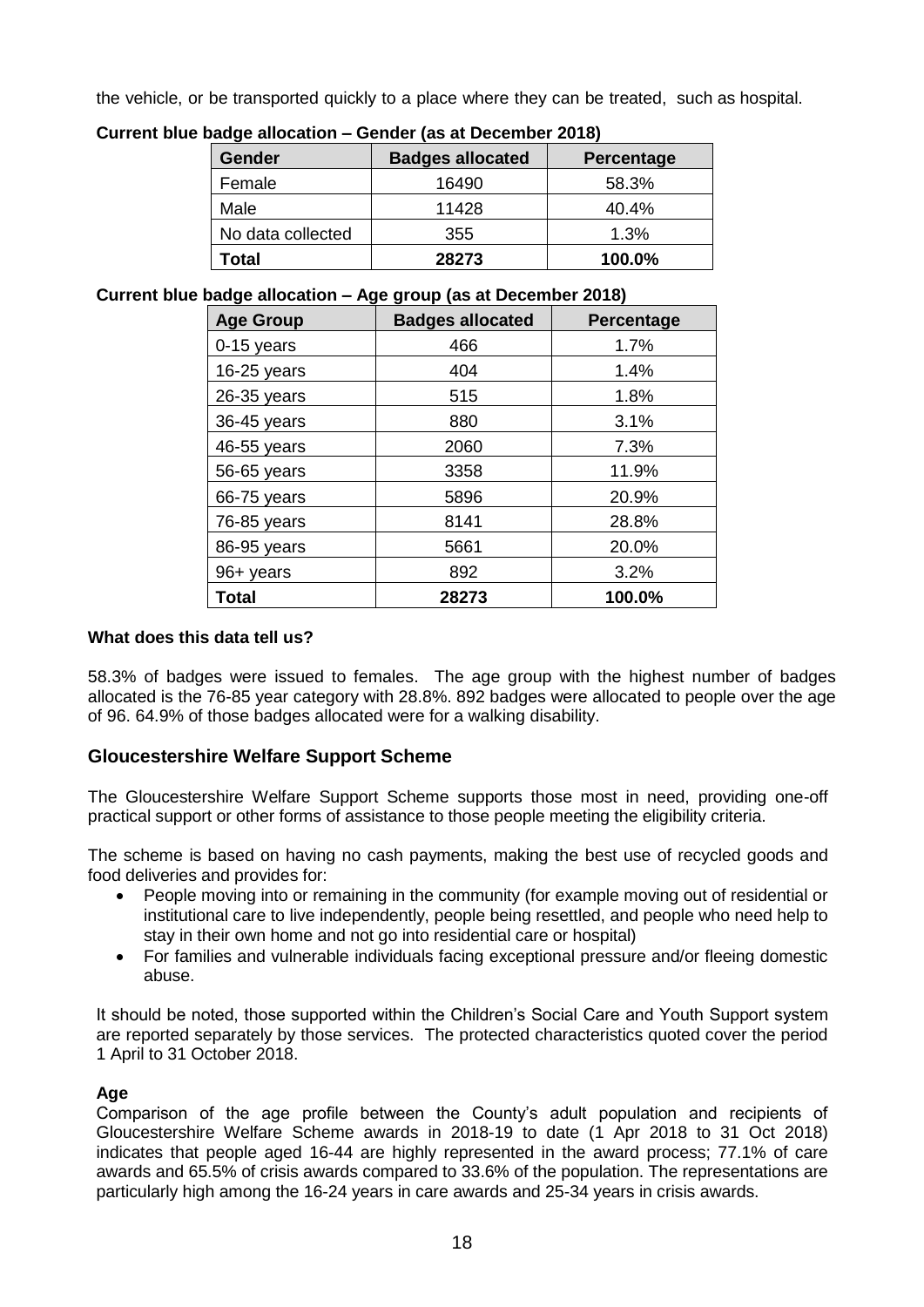By contrast, the number of recipients aged 55+, and in particular the 65+, is lower than their representation in the population, this appears to be due to additional forms of assistance being available for older people.

#### **Disability**

Information on the ill health and/or disability of Gloucestershire Welfare Scheme award recipients was collected under the categories of 'disabled', 'chronically sick', 'terminally ill', 'learning disability' and 'mental health'. Data from these categories was combined and compared to the prevalence of disability or limiting long term illness recorded in the Census.

The comparison indicates that people with a disability/long-term illness are represented in welfare support scheme awards made in 2018-19 to date; 16.1% of recipients of care awards have a disability, compared to 16.7% of the population. The number of people with a disability receiving the crisis award is below that of the population (10.3% vs 16.7%). Increased provision and use of food banks across the County has led to a reduced demand for crisis awards.

#### **Gender**

Males and females are estimated to account for 48.8% and 51.4% respectively of the Gloucestershire adult population in 2017 (latest mid-year estimates available).

Household information collected from award recipients indicates fair provision of care and crisis awards to both genders so far in 2018-19. 30.7% of care awards and 20.7% of crisis awards go towards supporting children being from applications of couples with children or a lone parent.

#### **What does the data tell us?**

- The majority of people receiving awards from the Gloucestershire Welfare Support Scheme are aged between 16 and 34 years
- Increased provision and use of food banks across the county has led to a reduced demand for crisis awards (food, clothing etc).

#### **Gloucestershire Stop Smoking Service**

In 2017/18, the Healthy Lifestyles Service, GPs and Pharmacies provided stop smoking support to those wishing to quit. In total, 2385 people set a quit date and 1221 (52%) of people achieved a 4 week quit.

#### **Gender**

Of those setting a quit date in 2017/18, 997 (42%) were male and 1388 (58%) were female.

Of those that achieved a successful 4 week quit – 503 (41%) were male and 718 (59%) were female.

#### **Age**

In 2017/18 the greatest number of people accessing support to stop smoking came from the 45-59 age group followed by those aged 18-34.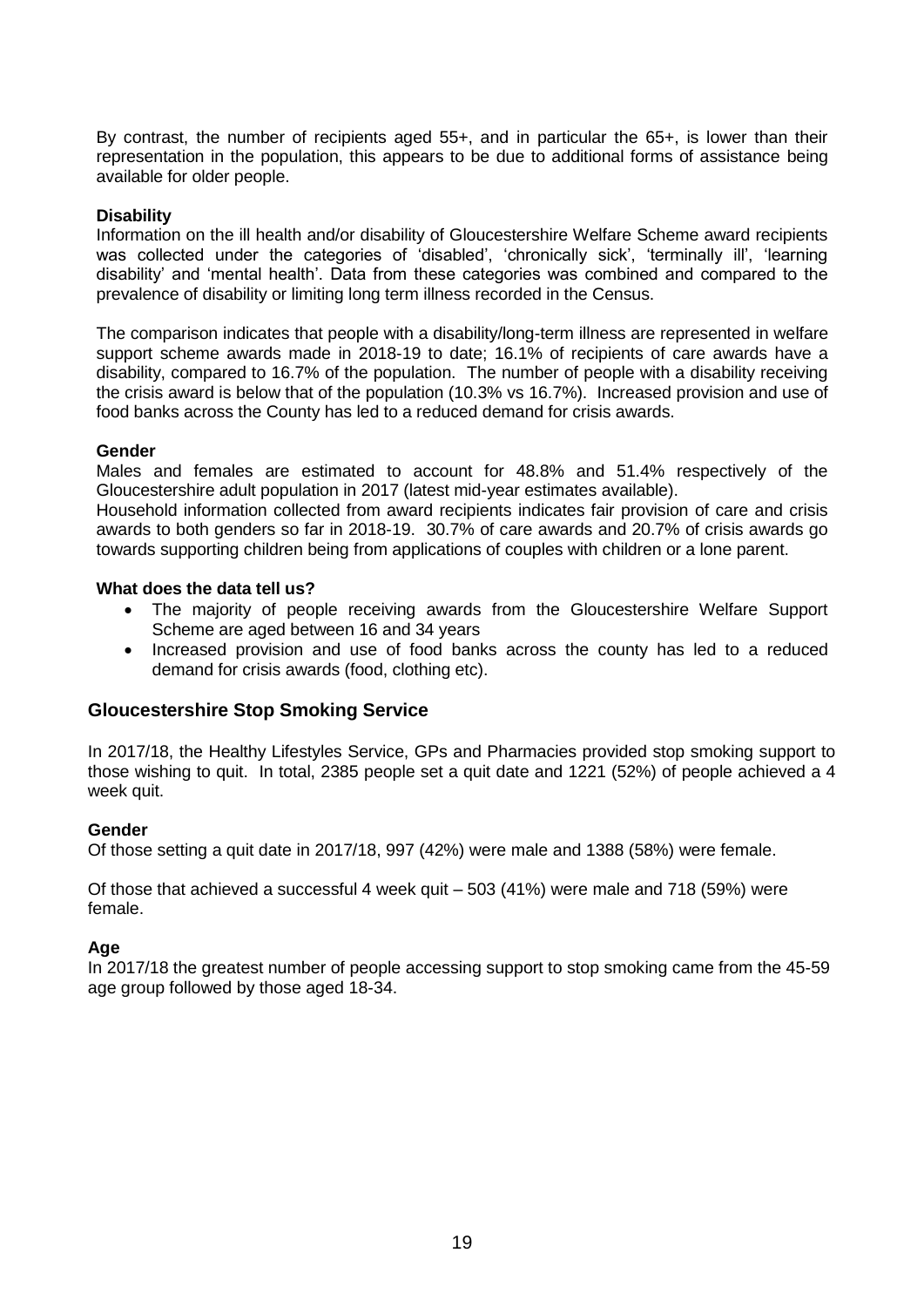

# **Pregnant Women**

Of the 2385 people, 181 were pregnant women. Of these, 108 (60%) achieved a CO verified 4 week quit.

#### **Ethnicity**

In 2017/18 the majority of people accessing support to stop smoking where white (94%) with the remainder coming from a range of ethnic backgrounds.

| <b>Ethnicity</b>           | <b>Number</b> | $\%$  |
|----------------------------|---------------|-------|
| White                      | 2236          | 93.8% |
| Mixed                      | 19            | 0.8%  |
| Asian/Asian British        | 13            | 0.6%  |
| <b>Black/Black British</b> | 11            | 0.5%  |
| Other                      | 25            | 1.0%  |
| <b>Not Stated</b>          | 81            | 3.0%  |

#### **Setting a quit date by ethnicity:**

#### **Disability**

In 2017/18, 111 people who were sick/disabled and unable to work set a quit date. Of these, 40 (36%) achieved a 4 week quit.

#### **Mental Health**

Data for those accessing support to stop smoking is only available for the Healthy Lifestyles Service (HLS). Of those receiving support from HLS 93 out of 853 (10.9%) were recorded as having a Mental Health issue. Of the 93 setting a quit date, 60 (65%) achieved a successful 4 week quit.

# <span id="page-20-0"></span>**Approved Mental Health Professionals (AMHPs)**

#### **Route of completed assessments:**

- The number of completed AMHP assessments between April and November 2018 was 594 (an average of 74 per month). This is 27.9% lower than the monthly average for 2017/18.
- The route to AMHP assessment has reduced for community referrals by 20.3% when compared to the monthly average for 2017/18 and reduced for Section 136 Place of Safety referrals by 38.98% when compared to the monthly average for 2017/18. There have been 5 Section 135 Warrant referrals this financial year to date.

NOTE: Although there has been a significant reduction in completed AMHP assessments, it is difficult to assess if this reduction is meaningful compared to last year as we only have 8 months of data to analyse.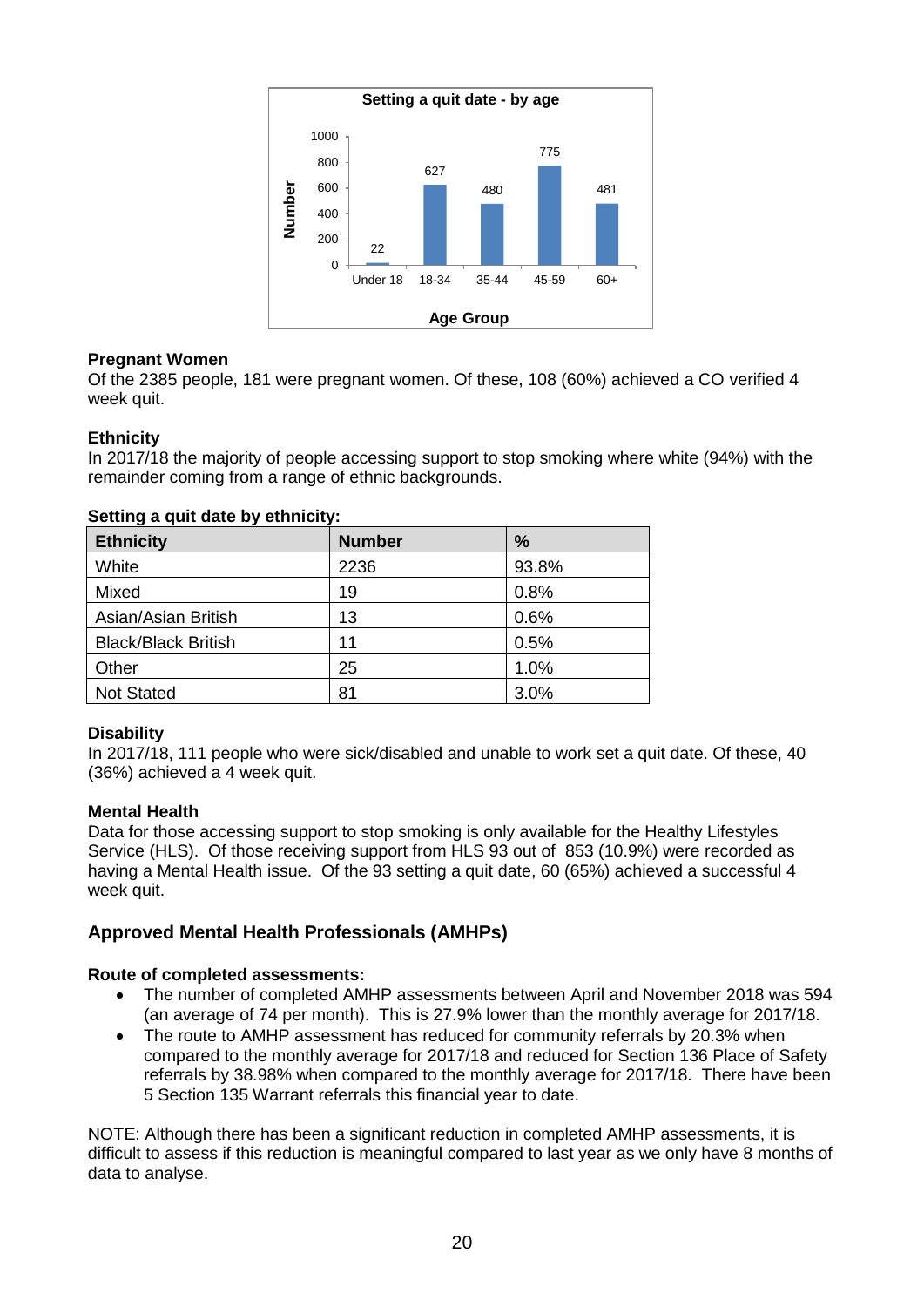#### **Assessment Outcomes:**

- 59.9% of assessments led to Detention under the Mental Health Act, compared to 50.2% in 2017/18. This is an increase of 9.7% points.
- Based on 8 months of collected data as compared to yearly data 2017/18, the number of those detained has decreased by 38.71%; however this is due to a decrease in assessments rather than a decrease in assessments leading to Detention.

#### **Client Demographics:**

- 64.3% of the clients assessed were female and 35.7% were male.
- 52.1% of assessments that did not lead to Detention were female and 47.9% were male.
- 50% of those detained under the Mental Health Act were female and 50% were male.
- 76.6% of those detained under the Mental Health Act were White British and 23.4% were non-White British. The numbers are too small at this stage in the financial year to significantly compare the ethnicity of individuals' assessments that did not lead to Detention.

# <span id="page-21-0"></span>**Appropriate Adults Service (AA)**

An Appropriate Adult Service provides independent support for any vulnerable child or adult such as those with mental health problems and or learning disabilities who are detained by the Police. The role of the AA is to provide support and advice to the vulnerable person but they do not give legal advice. For the period April 2018 – November 2018, the number of referrals for males was 298 compared to 55 for females.



#### **Overview of Service Users (April 2018 – November 2018)**

#### **What does the data tell us?**

- The overwhelming majority (84.4%) of service users are male
- 44.8% of those referred were in the 10-17 age group.
- <span id="page-21-1"></span>• The percentage of users from Black and Minority Ethnic communities is 8.5%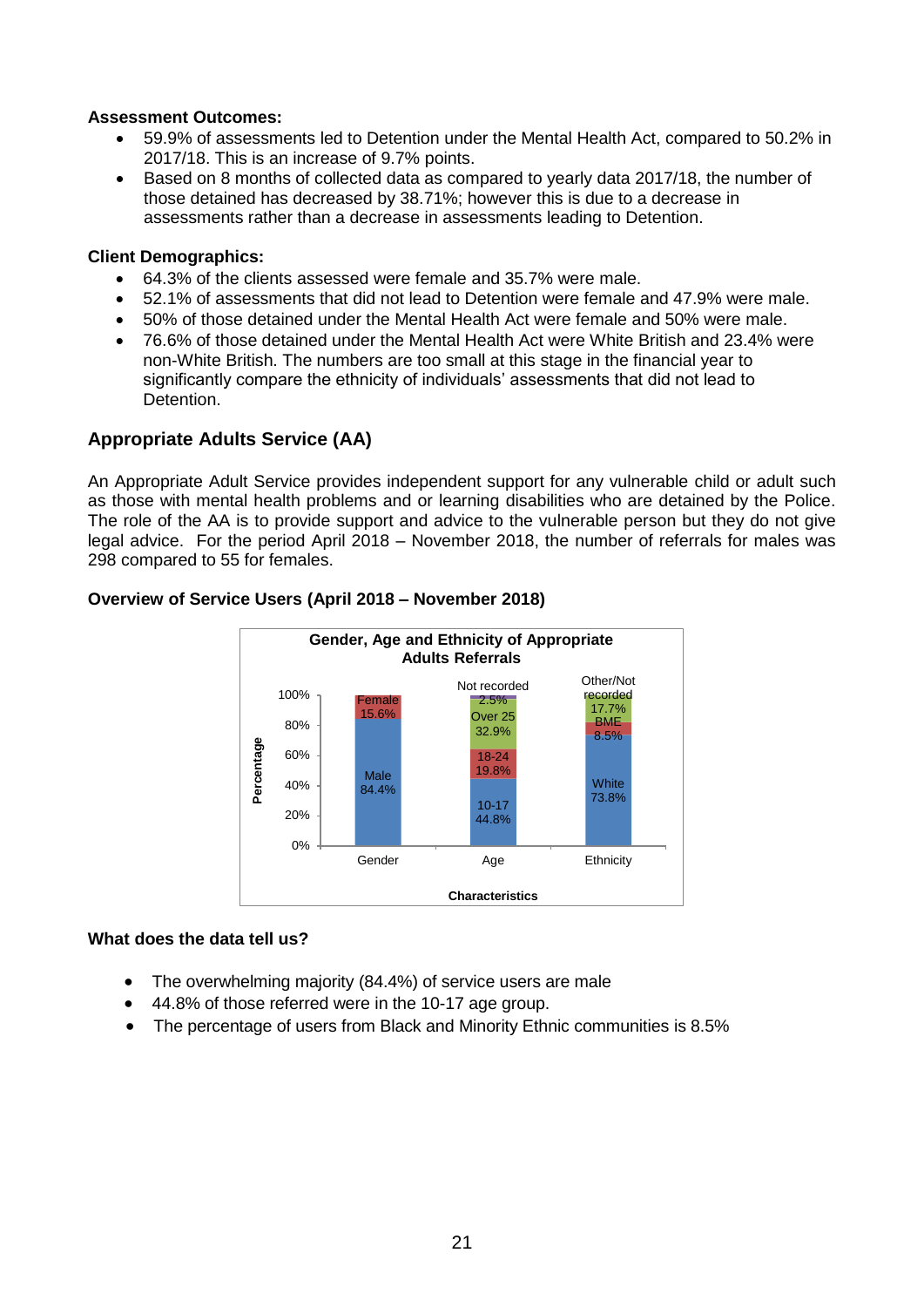# **Weight Management Services**

# **Weight Management on Referral Service (Slimming World)**

In 2017/18 Slimming World were commissioned by the Healthy Lifestyles Service to deliver weight management support. Patients referred to the service receive up to 12 free sessions at a Slimming World class of their choice.

In total 2377 people attended Slimming World. Of these 1942 (82%) were female with 435 (18%) of attendees were men.

#### **Age Group**

In 2017/18 the majority of people attending the Slimming World on Referral Programme were over 45 years of age (66%). The age group with the lowest attendance was 35 – 44 (16.7%).



| <b>Age Group</b> | <b>Number</b> |
|------------------|---------------|
| Under 18         | 0             |
| 18-34            | 409           |
| 35-44            | 397           |
| 45-59            | 902           |
| 60 and over      | 669           |
| Total            | 2377          |

#### **Ethnicity**

No data is available for the majority of patients (55.9%). However for those whose ethnicity was collected the majority of people were white (39.5%).



| <b>Ethnic Group</b>       | <b>Number</b> |
|---------------------------|---------------|
| <b>White All</b>          | 939           |
| Mixed All                 | 21            |
| Asian All                 | 35            |
| <b>Black All</b>          | 42            |
| <b>Other Ethnic Group</b> | 11            |
| <b>Not Stated</b>         | 1329          |
| Total                     | 2377          |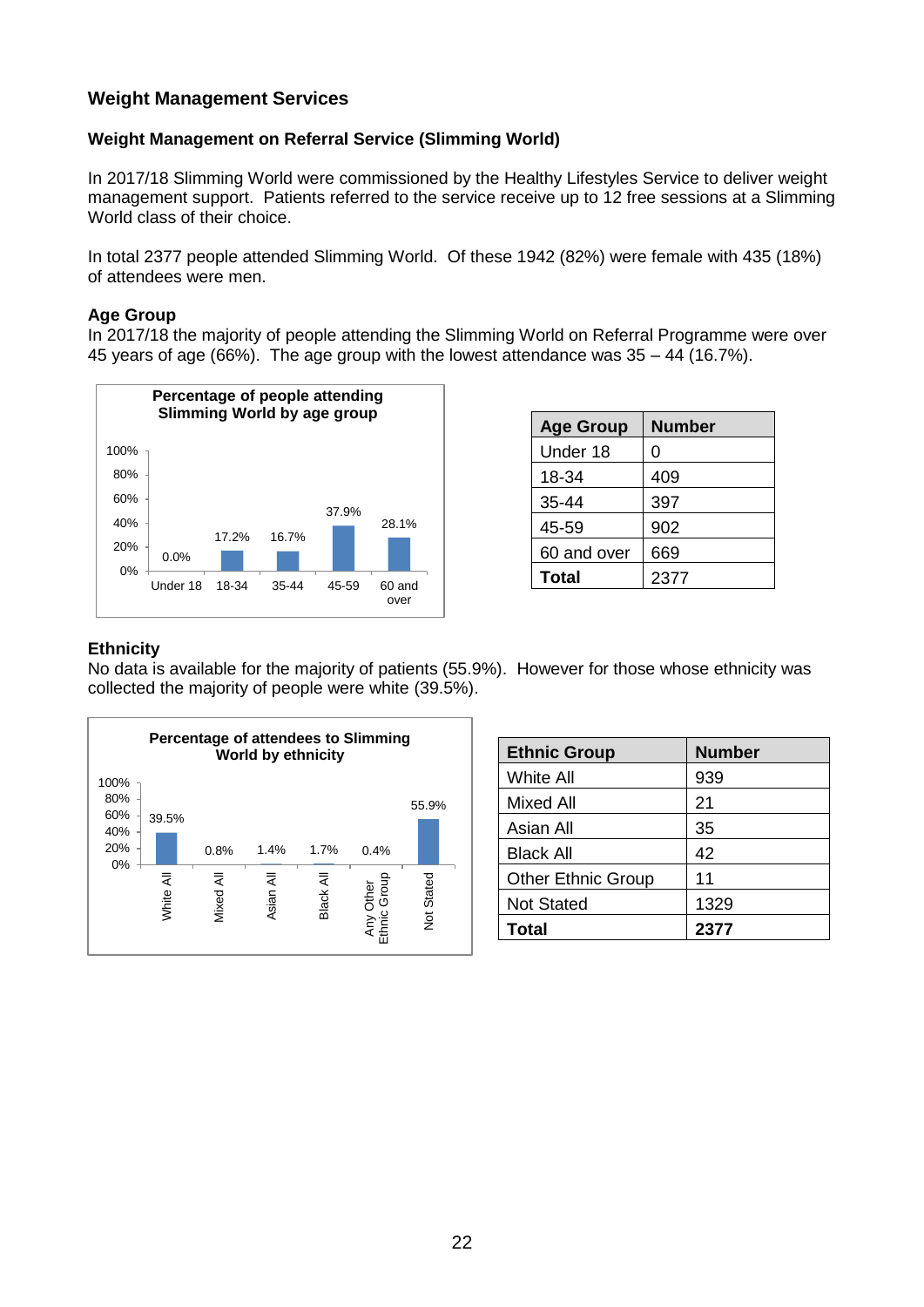# **Weight Management support from the Healthy Lifestyles Service (HLS)**

HLS provides 1:1 coaching to people supporting them to set and achieve their own weight loss goals. In 2017/18, 646 people accessed the Healthy Lifestyles support to lose weight. Of these 62% were female and 38% were male.

# **Ethnicity**

The majority of people accessing HLS for weight management were white. However, a significant number (9.2%) were from other ethnic backgrounds.



| <b>Ethnic Group</b>       | <b>Number</b> |
|---------------------------|---------------|
| White All                 | 939           |
| Mixed All                 | 21            |
| Asian All                 | 35            |
| <b>Black All</b>          | 42            |
| <b>Other Ethnic Group</b> | 11            |
| <b>Not Stated</b>         | 1329          |
| Total                     | 2377          |

#### **Age group**

The age group with the highest number of people accessing support from HLS was 45 – 59 (32.8%). The age group with the lowest attendance figure is the under 18 age group.

<span id="page-23-0"></span>

| Age          | <b>Number</b> |
|--------------|---------------|
| Declined     | 14            |
| Under 18     | 8             |
| 18-34        | 180           |
| 35-44        | 114           |
| 45-59        | 212           |
| 60 and over  | 118           |
| <b>Total</b> | 646           |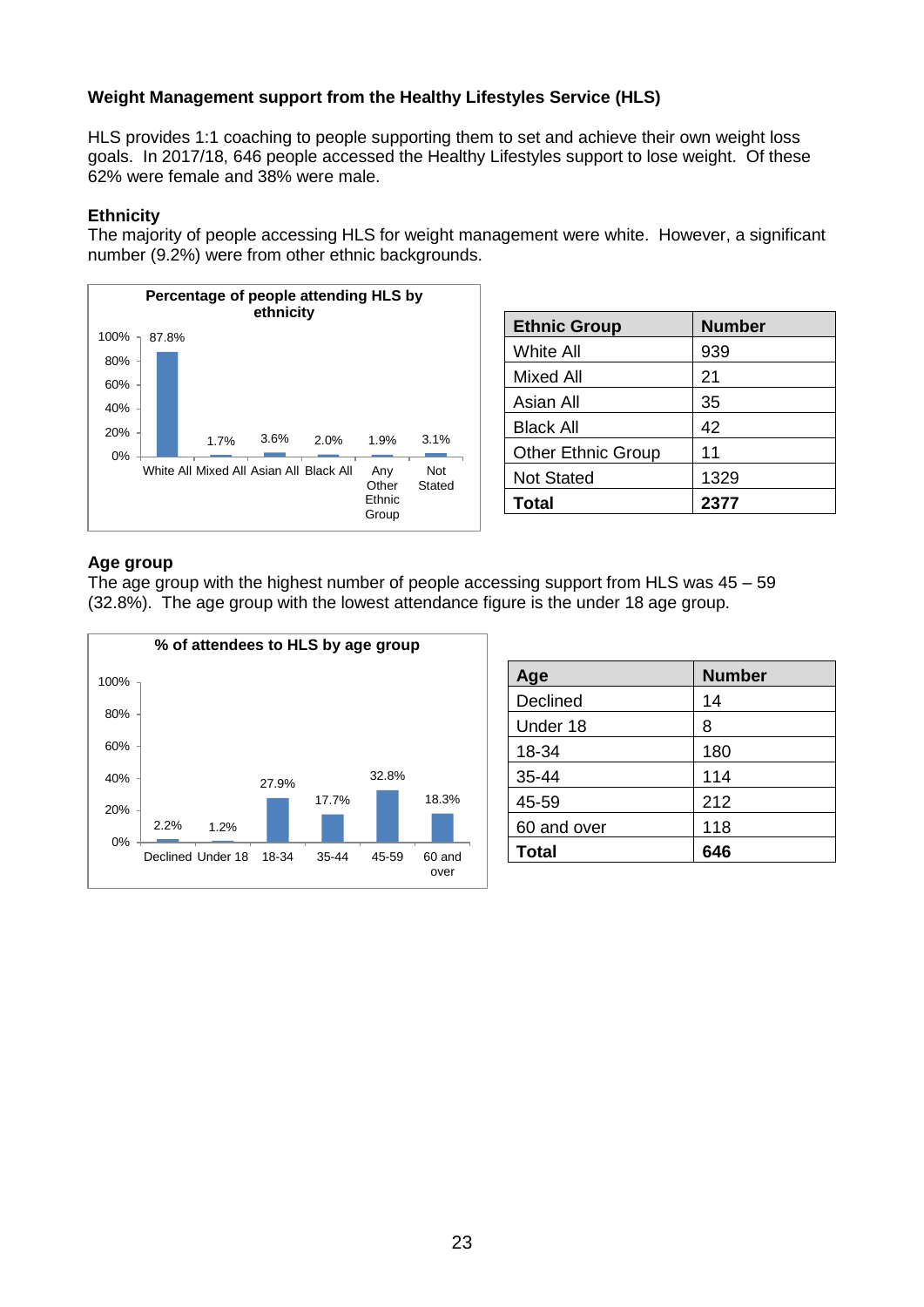# **Drugs and Alcohol**

The community drug and alcohol service is an externally commissioned countywide service. In 2017/18 there were 2437 service users.





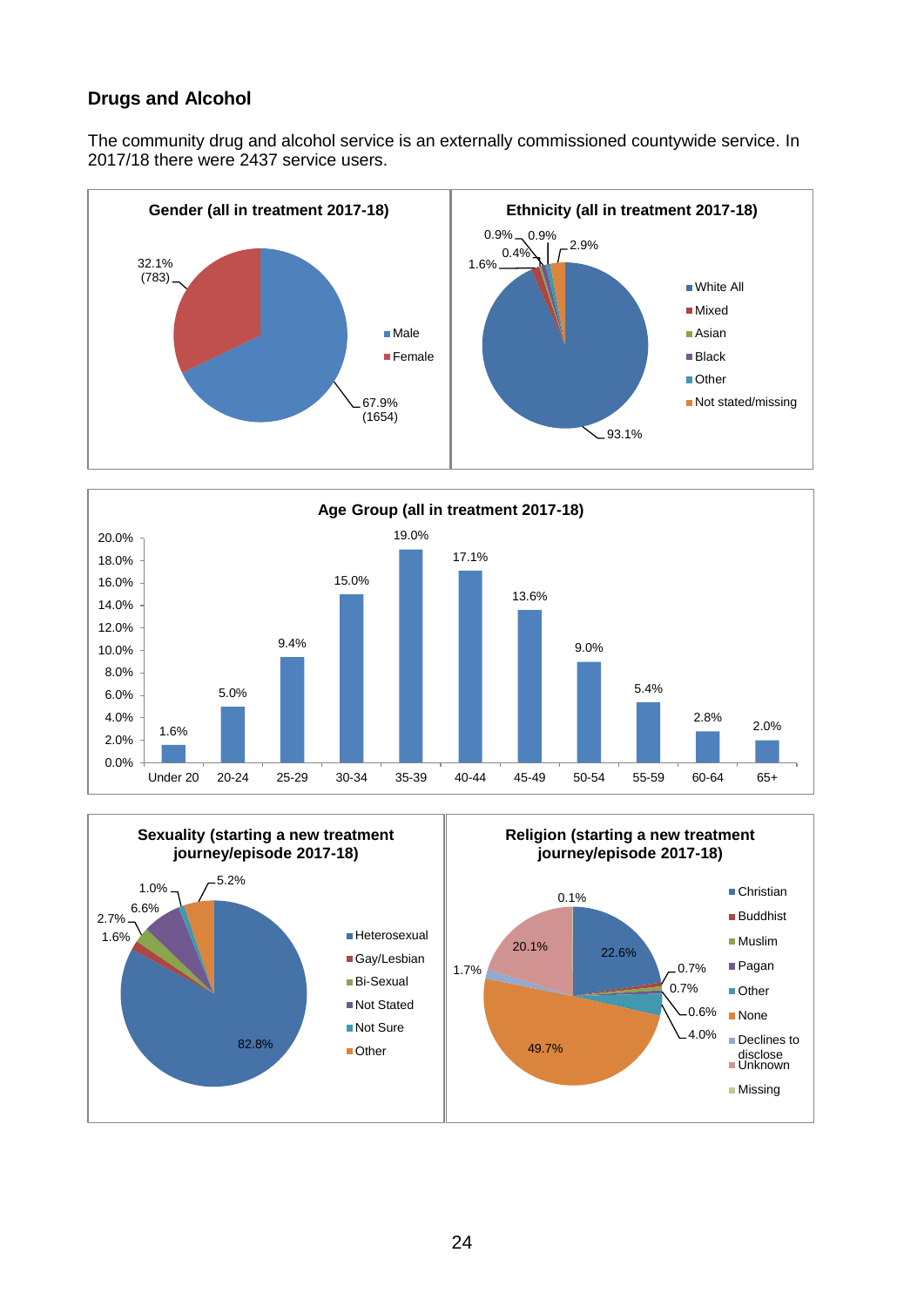

- 67.9% of service users receiving treatment are male.
- The highest proportion of service users (19.0%) are aged between 35 and 39.
- 49.7% of those in treatment identify as no religion
- <span id="page-25-0"></span>23.1% of those in treatment consider themselves to have a disability.

# **Sexual Health Services**

Gloucestershire County Council commissions Gloucestershire Care Services to provide a Specialist Sexual Health Service. The Service is predominantly commissioned to provide:

- Testing and treatment for sexually transmitted infections (STIs);
- The provision of contraceptive services; and
- Specialist psychosexual services

Data has been collected for the period April 2018 – September 2018.

#### **Overview of Service Users – Gender and Ethnicity**

|        | % of Service Users |
|--------|--------------------|
| Female | 62.9%              |
| Male   | 37.1%              |

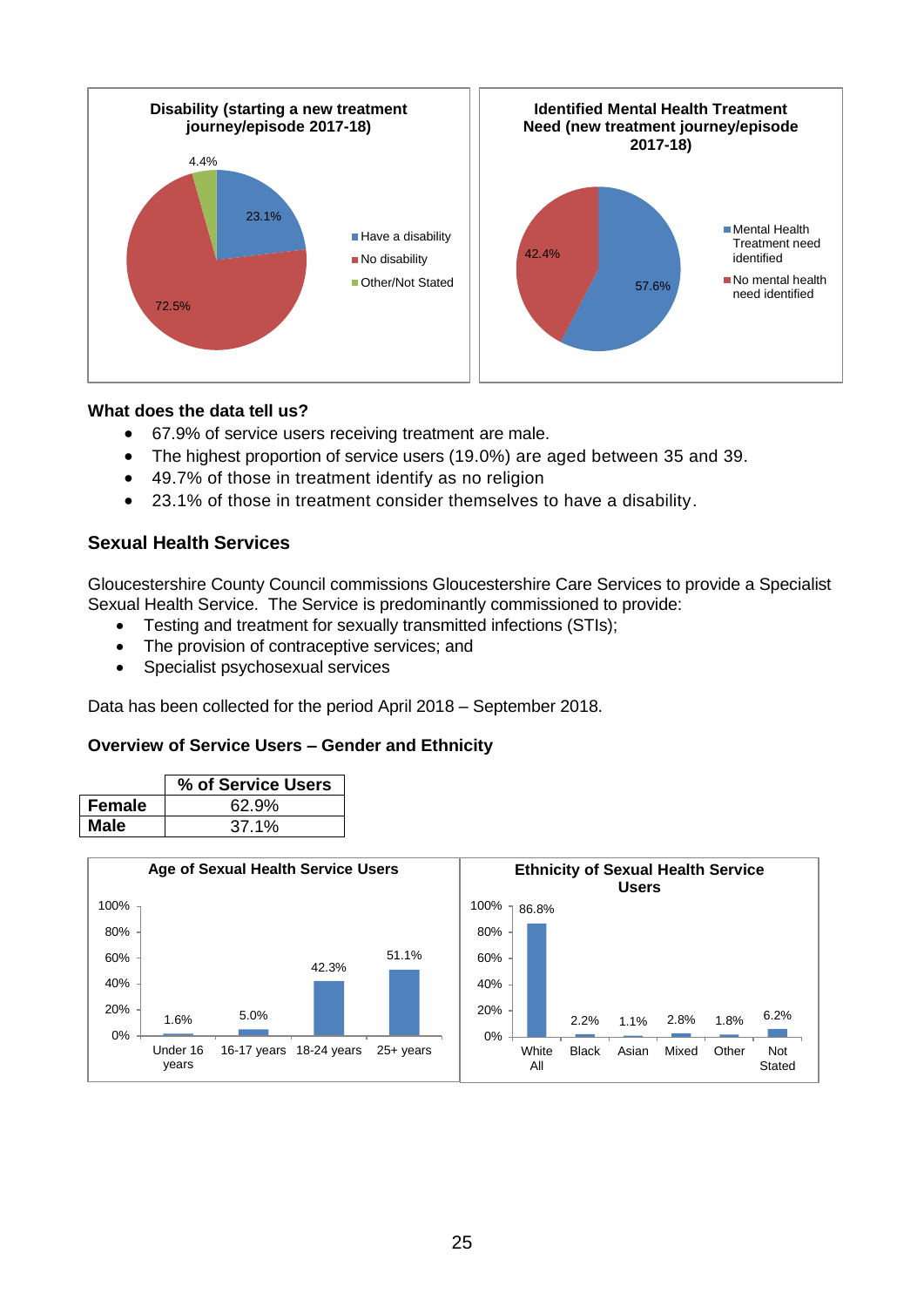- 62.9% of service users are female this high proportion of female users is due to the contraception service offered by the sexual health service.
- The largest proportions of users are aged between 18 and 24 (42.3%) and over 25 (51.1%)
- 86.8% of service users were White British, with 6.2% not stating their ethnicity.

# <span id="page-26-0"></span>**Community HIV Support to specific ethnic groups**

Community HIV support and prevention is provided in Gloucestershire by The Eddystone Trust who deliver services across the County to those at risk of poor sexual health, including those at risk of HIV. Nationally Black African and Black Caribbean people are among the most at risk populations for HIV.

The services are delivered in conjunction with Gloucestershire Action for Refugees and Asylum Seekers (GARAS), who have good connections with the BME community in Gloucester. HIV support and prevention is delivered in many ways:

- Early diagnosis of HIV can improve the health outcomes for people with the condition; and reduce the risk of onward transmission. Community HIV testing is provided to all groups most at risk of HIV within Gloucestershire and particular sessions are dedicated to the testing of the BME community. These are advertised through GARAS, posters in other partner organisations and via all forms of social media. In 2017/18, 28% of community HIV tests were delivered to the BME community.
- Awareness sessions are an important way to deliver safer sex messages and working in partnership with GARAS, the community HIV support and prevention service delivers regular 'Health Information' days to the BME community in Gloucestershire. These days include a number of partner organisations to ensure that the messages given provide a complete approach to healthy living; ensuring that all attendees see sexual health as part of their everyday life. In 2017/18 over 1,500 people from the BME community attended these sessions.
- The community HIV support and prevention service also provides support to those living with HIV and their carers. Currently the service supports 78 HIV positive individuals within the BME community; working with them on medication adherence and addressing any side effects or mental health issues associated with a positive diagnosis.
- Condoms are highly effective in preventing sexually transmitted infections (STIs) including HIV. The community HIV support and prevention service delivers a condom distribution scheme to venues throughout Gloucestershire where those most at risk of poor sexual health will be present. Since April 2018, The Eddystone Trust has also delivered the 'C-Card' Condom Distribution scheme to young people under the age of 25 years.

#### <span id="page-26-1"></span>**Telecare**

The Telecare project helps vulnerable adults over 18 live independently. Equipment is placed around the home and special sensors can detect potential dangers or emergencies in the home such as falls, fire and carbon. The equipment is linked to a 24 hour monitoring centre where a trained operator will manage an appropriate response.



#### In 2018 there were 2,939 Telecare users as follows: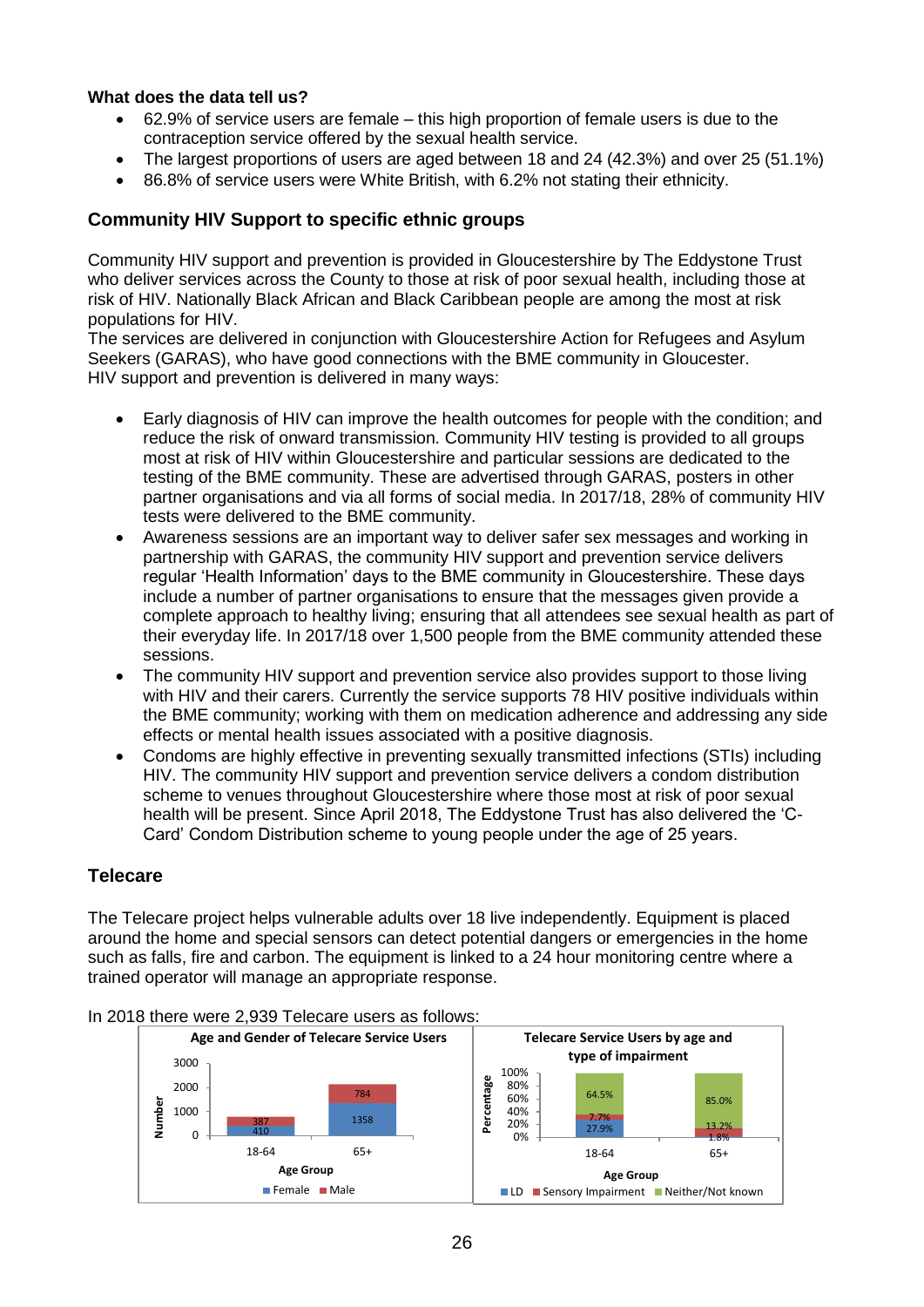- 72.9% of Telecare users are older people and the 60.2% of users are female.
- 35.6% of 18-64 year old service users have a Learning Disability or Sensory Impairment whereas this is only 15% of users aged 65+.

# <span id="page-27-0"></span>**Library Services**

New joiners to the library service are asked to complete an equalities monitoring form. This information is gathered in order to identify if any of the people using library services come from any of the protected groups. This is done in order to see if there is a need to review how library services are provided to people in these groups. However, it should be noted that provision of this information is at the discretion of the library user and the majority of new joiners have chosen not to provide these personal details.

For most of the protected groups the data is in very low figures, however, the evidence from those that completed the form shows us that for new library members:

- 100% identified as White British
- 66.7% are female and 33.3% male.
- 12% were aged over 60, 40% aged 25 to 59 and 46% aged under 25.



- 16.7% of new users consider themselves to have a disability
- 83.3% of new users identified themselves as heterosexual with 16.7% identifying as gay/lesbian.
- Of those that completed the form, 50% identified as Christian.

Although the information gathered may not be statistically valid for purposes of drawing out trends or solid evidence, these figures align with data gathered for the Library Strategy in 2012. People of retirement age account for a significant segment of library users and this is probably in part because older people have more time to visit a library.

We offer volunteering opportunities to all ages and they are active in supporting other library users as 'computer buddies' or by delivering books to those that are housebound or helping with rhyme-time activities for babies and toddlers. Some of our libraries have also hosted wellbeing days provided by social care and other agencies which are aimed at providing information for older people.

Information about library users from the Library Management Database also helps us to plan services and to shape stock provision. As a universal offer, library stock is purchased to cover wide ranging and comprehensive areas of interest and includes material that may be of particular interest to some people in the protected groups. This includes for example; an integrated collection of fiction for, and about being lesbian, gay, bi-sexual or transgender; parenting collections about pregnancy for expectant parents; books and other information for all religions and belief systems and we obtain books and eBooks in a variety of international languages.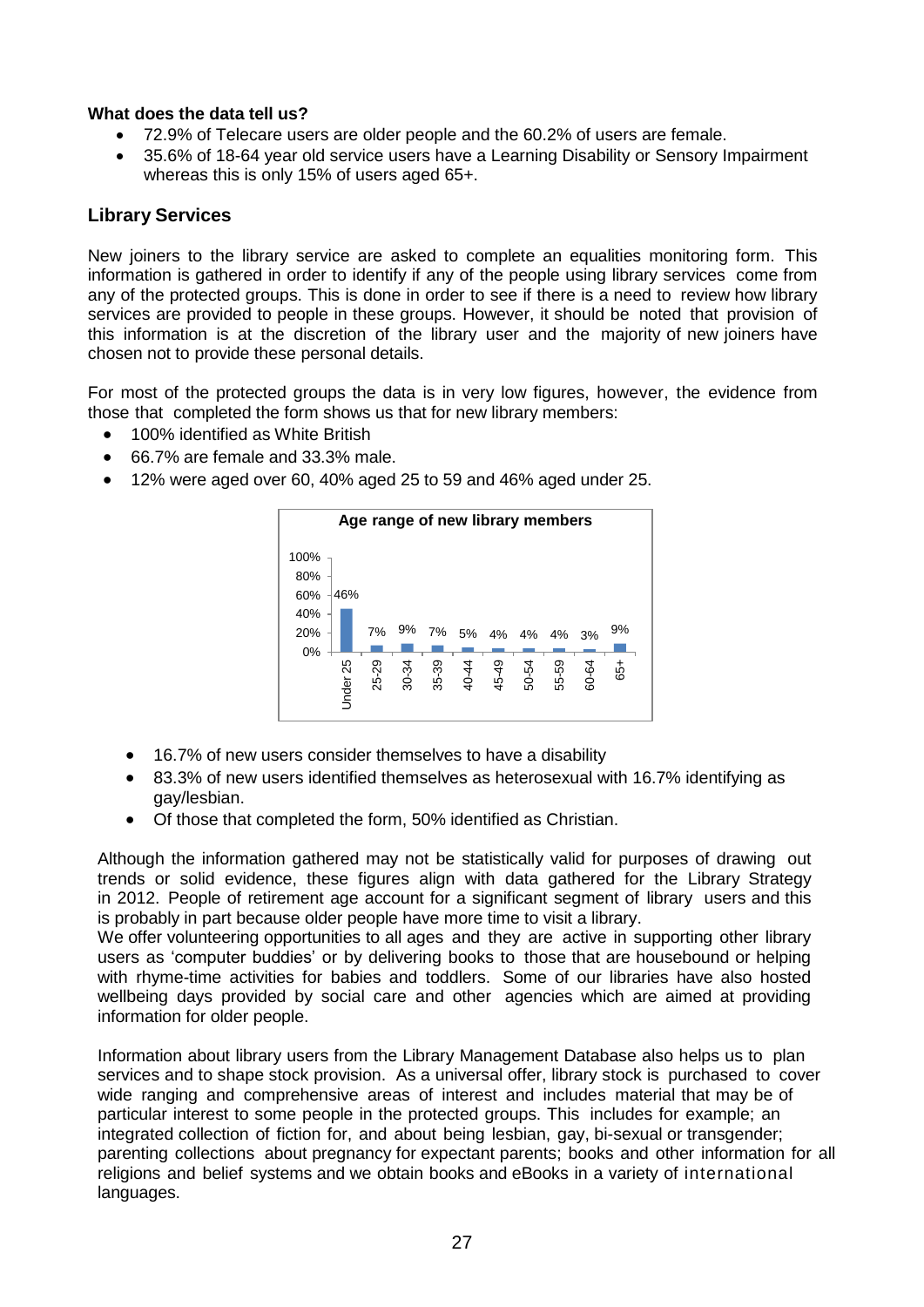Provision of reading activities for young children and families is a core element of the library service. We hold consultation and engagement events with families and carers of children with disabilities in order to ensure that any barriers to library use faced by such children can be addressed. For example we provide Bookstart packs for children with additional needs and have dedicated large print & audio children's collections as well as dyslexia friendly publications.

The Library App means that some library services are now available via mobile devices. We continue to extend our e-Books, e-Audio and e-Magazine loan services and the electronic resources are available on the virtual reference library from wherever there is access to the Internet. These e-services may be of particular benefit to some users such as disabled people and carers.

# <span id="page-28-0"></span>**Archives**

In May 2018, Gloucestershire Archives carried out an onsite and online customer survey, which included questions on equalities, specifically asking the respondents about protected characteristics.

In the onsite survey, gender was fairly evenly split between males and females. Online, 53% of respondents were female, and 39% were male. 1.4% of respondents stated they were transgender. The customer services team has received guidance on how to address transgender individuals who may, for example, have ID documents in two different names.

Of the onsite respondents, 65% were aged 65+. In the online survey, 55% of respondents were aged 60+, with the majority aged 65-74 years. Since April 2018, we have recruited 35 new volunteers (largely thanks to social media campaigns), and 15 of these new volunteers are aged under 35. This would suggest that the technology-savvy ways in which we are recruiting volunteers appeal to a much younger audience, and encourage diversity. Some of the new volunteers are from minority ethnic backgrounds, are non-Christian, are disabled and are from the LGBT community. It appears that the use of technology to recruit volunteers widens participation.

In the onsite survey, 100% of respondents were white British, and around 1.5% in the online survey were from black and minority ethnic groups. A quarter of online respondents reported having no religion. Onsite, this figure was almost a third, with two-thirds stating they were Christian.

Two thirds of respondents were married / in a civil partnership. The majority of respondents had no caring responsibilities. The vast majority reported no disabilities, but where disabilities were disclosed they were primarily to do with ageing. A small minority reported living with mental health issues.

In terms of their sexual orientation, 87% of respondents stated they were heterosexual, and nearly 10% declined to answer.

We have made continuing efforts, during 2018, to reach out to diverse communities. For example, we are in regular contact with 3 black and minority ethnic, and 1 Eastern European community groups. Two of these groups led City Voices events at Gloucester's high profile History Festival in September 2018. We have written letters of support for several community groups who have submitted bids to the Heritage Lottery Fund, one of which has already received £43,000 in funding.

During this year, in terms of protected characteristics and collections development, we have accessioned the records of the Gloucestershire Deaf Association (1919 to the present), digitally recorded three oral history interviews with individuals from the LGBT community, created and accessioned three digital stories featuring a transgender individual.

We have also made contact with members of Prism, the County Council's LGBT+ staff group and, through them, with Gay-Glos, providing services for LGBT+ teenagers and young people. Both groups are looking to us to support some of their outreach programmes during 2019.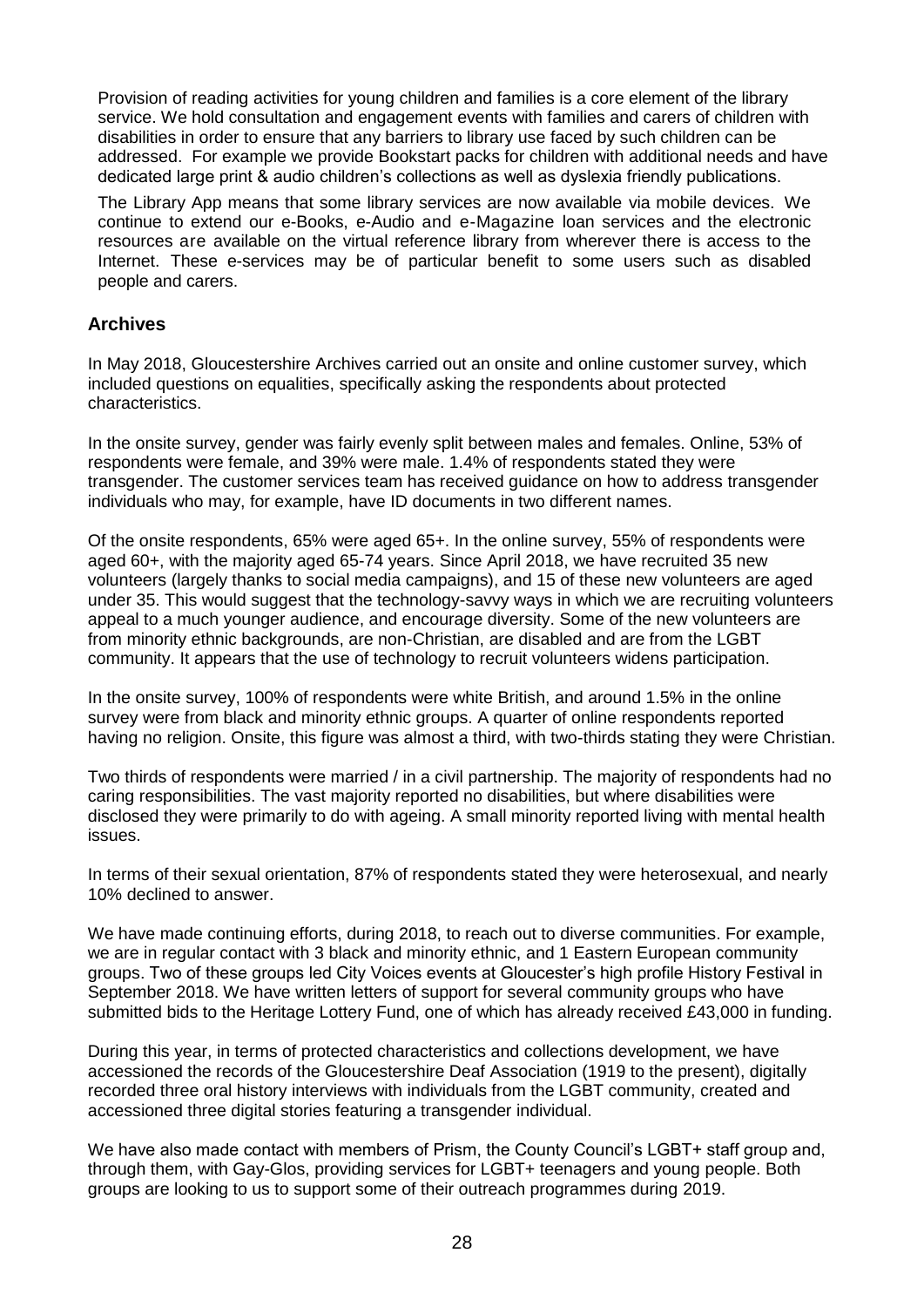# <span id="page-29-0"></span>**Supporting People Programme**

The Supporting People Programme aims to provide housing related support to vulnerable people in Gloucestershire to help them live independently. 78.4% of our client base is made up of those receiving community based support for adults with other vulnerabilities, but we also offer support to those suffering from mental health difficulties, the homeless, young people, offenders and refugees.

# **Overview of Service Users**



The following is an overview of the characteristics (where available) of the Supporting People Programme Service Users:



#### **What does the data tell us?**

- 53.6% of users are female.
- 85.8% of users are in the 18-59 age bracket with the highest number in the 18-24 age group with 427 users, majority of these receiving community based support.
- 6.3% of service users are from Black and Minority Ethnic groups.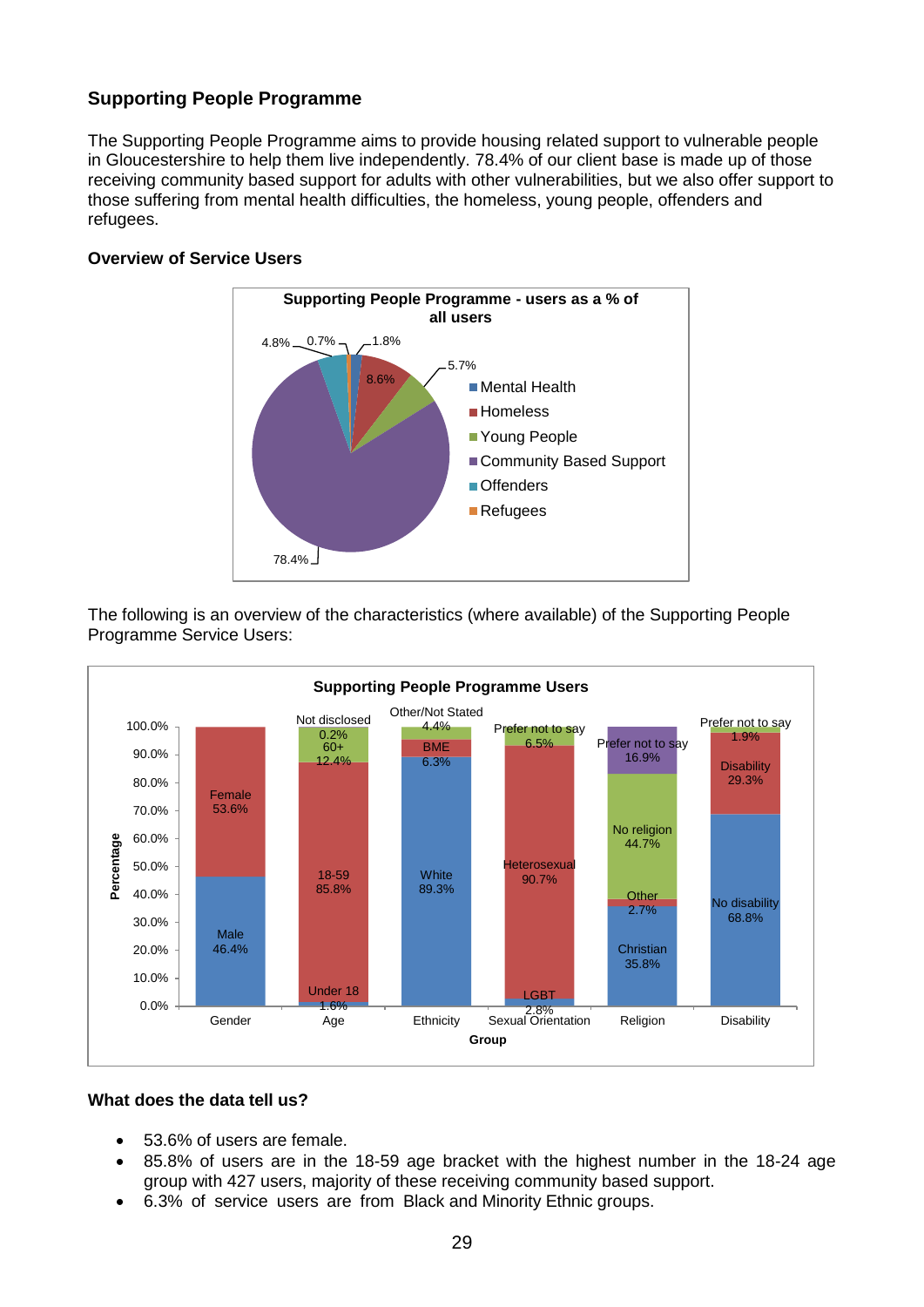# <span id="page-30-0"></span>**Corporate Complaints Team**

The complaints team follow three different processes, these are: statutory Adults and Children's processes, and the Council's own corporate procedure for other complaints.

Equalities data is gathered from online or paper forms that we ask people making complaint to complete, or equalities information sought at the time if the person uses the online form to make a complaint. Currently information is only gathered about: Gender (male or female), Ethnicity, whether the person considers themselves to be disabled and their age group. Return and completion rates are low, less than 10% of people making complaints complete the forms.

Within the adult and children's social care complaints arena some additional information is available by the nature of their (or a family member's) contact with our services.

#### **Complaints about Adult Services** (Data gathered from Q4 2017/18).

| Gender | $\frac{0}{0}$ | Age           | %      | <b>Disability</b> | %   |
|--------|---------------|---------------|--------|-------------------|-----|
| Male   | 51%           | 18-23         | 1%     | Disability        | 7%  |
| Female | 48%           | 24-45         | 2%     | Not Known         | 93% |
|        |               | $\sim$ $\sim$ | $\sim$ |                   |     |

| <b>Ethnicity</b>  | %     | 60+               | 13% |
|-------------------|-------|-------------------|-----|
| White             | 83%   | <b>Not Stated</b> | 79% |
| Other             | $1\%$ |                   |     |
| <b>Not Stated</b> | 16%   |                   |     |
|                   |       |                   |     |

| nyc               | m     |
|-------------------|-------|
| 18-23             | $1\%$ |
| 24-45             | 2%    |
| 46-59             | 6%    |
| $60+$             | 13%   |
| <b>Not Stated</b> | 79%   |
|                   |       |

| <b>Disability</b> | $\%$ |
|-------------------|------|
| Disability        | 7%   |
| Not Known         | 93%  |

#### **Complaints about Children's Services**

- More complaints were received by women (69%) than men (29%)
- Where it was stated, 33% of complainants considered themselves to be British
- Where it was stated, 3% of complainants considered themselves to be disabled

# **Corporate Complaints**

Data gathered for the financial year 2017/18 from complainants who have concerns about services other than adult and children's social care is as follows: